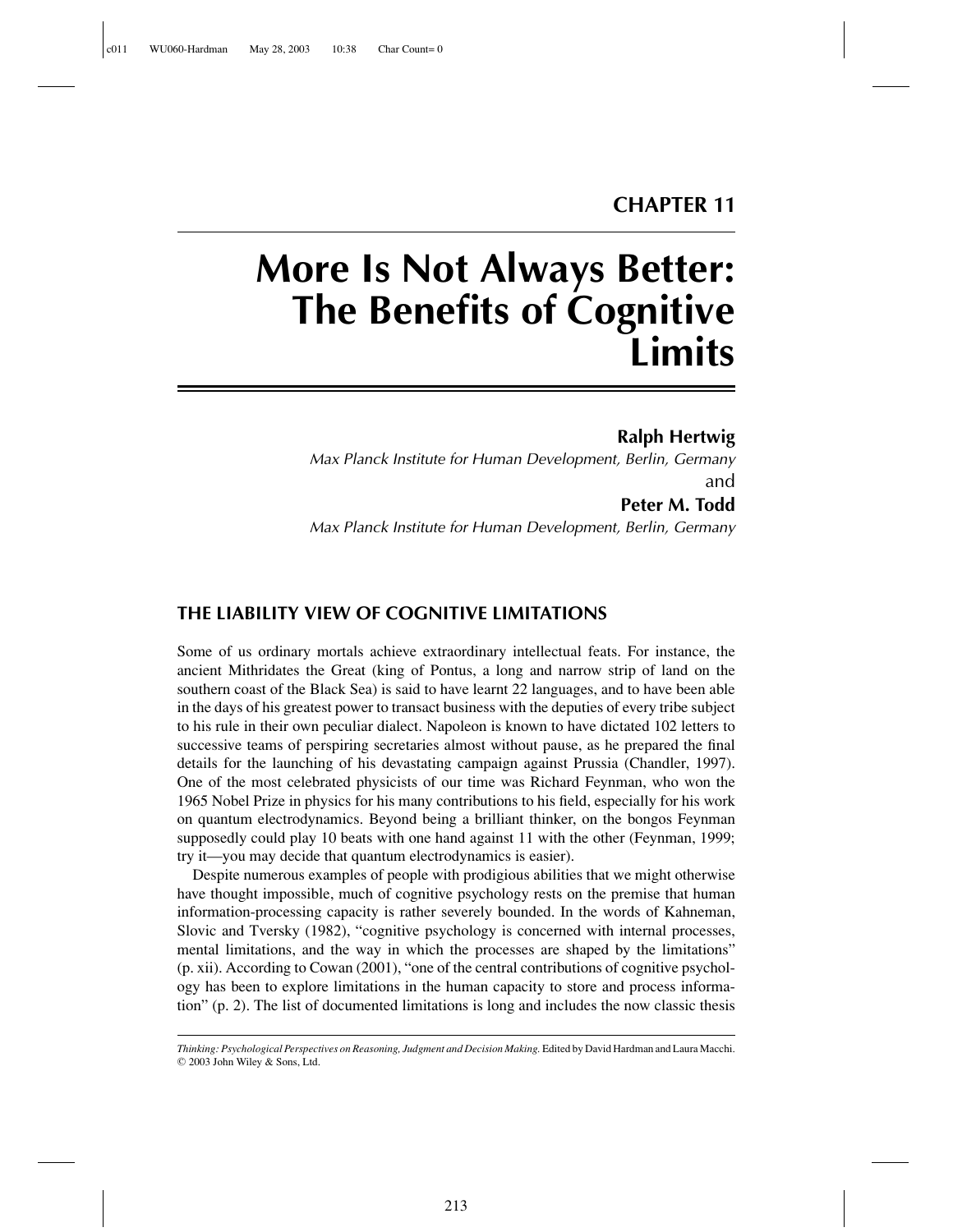that the capacity of short-term memory is restricted to a limited number of chunks of information—"the magical number seven, plus or minus two" (Miller, 1956). Similarly, the ability to pursue multiple intentional goals at any one time (for example, driving a car, planning one's day at work and, simultaneously, listening to the latest scoop on the stock market) is thought to be restricted by a limited budget of strategic processing capacity (e.g., Shiffrin, 1988; Barsalou, 1992, ch. 4).1

The premise that information-processing capacity is limited is usually accompanied by another ubiquitous assumption, namely, that these limitations pose a liability. They constrain our cognitive potential, this assumption holds, barring us from performing feats such as quickly computing the square roots of large numbers in our heads or reciting by heart all the entries of the Manhattan telephone book. Even more sinister, though, these cognitive limits are not only accused of hindering performance but are also suspected of being the culprit behind lapses of reasoning. In fact, the link between cognitive limitations and reasoning errors can be found in such disparate research programs as Piaget's theory of the cognitive development of children (e.g., Flavell, 1985), Johnson-Laird's mental model theory (1983; Johnson-Laird et al., 1999), and Kahneman and Tversky's heuristics-and-biases program (e.g., Kahneman, Slovic & Tversky, 1982).

Piaget, for instance, suggested that the still-immature mind of the preoperational child commits lapses of reasoning such as egocentrism (that is, the inability to take the perspective of another person) and animism (that is, ascribing lifelike qualities to inanimate objects). Only when cognitive development has reached its peak are children finally able to think in ways akin to those of scientists (for example, reasoning in accordance with the rules of logic and probability theory). The heuristics-and-biases program made a related point about the detriments of cognitive limits, but by challenging precisely the final stage of Piaget's developmental trajectory. In this research program's view, reasoning abilities that reflect the laws of probability and logic are *not* part of the intuitive repertoire of the adult human mind (e.g., Slovic, Fischhoff & Lichtenstein, 1976). Instead, due to their limited cognitive capacities, adults need to rely on quick shortcuts, heuristics, when they reason about unknown or uncertain aspects of real-world environments. But this use of heuristics leaves adult human reasoning prone to "severe and systematic errors" (Tversky & Kahneman, 1974, p. 1124), some of them akin to the lapses in reasoning that Piaget's preoperational children suffered from (such as, violation of class inclusion; see Hertwig, 2000).

What inspires the close link often made between bounds in cognitive capacity and lapses of reasoning, even irrationality? One speculative answer is that inferring this link naturally follows from a particular vision of rationality still embraced by many social scientists. This vision defines rational judgment and decision making in terms of *unbounded* rationality (see Gigerenzer & Todd, 1999). Unbounded rationality encompasses decision-making strategies that have little or no regard for humans' cognitive limitations and so are unfettered by concerns about decision speed or processing complexity. Theoretical frameworks such as subjective expected-utility maximization are often mathematically complex and computationally intractable; thus, they picture—implicitly or explicitly—the mind as if it were a supernatural being possessing unlimited powers of reason, boundless knowledge and endless time. Possibly, it is here that the link between limitations and irrationality suggests

c011 WU060-Hardman May 28, 2003 10:38 Char Count= 0

<sup>&</sup>lt;sup>1</sup> There are important exceptions such as parallel distributed memory models that disregard limited processing capacities by, for instance, assuming that search for a piece of information occurs simultaneously across multiple locations. In addition, there is evidence that the amount of information that can be held and processed in working memory can be greatly increased through practice (Kliegl et al., 1987; Ericsson & Kintsch, 1995), thus putting very narrow estimates of capacity limits somewhat into perspective.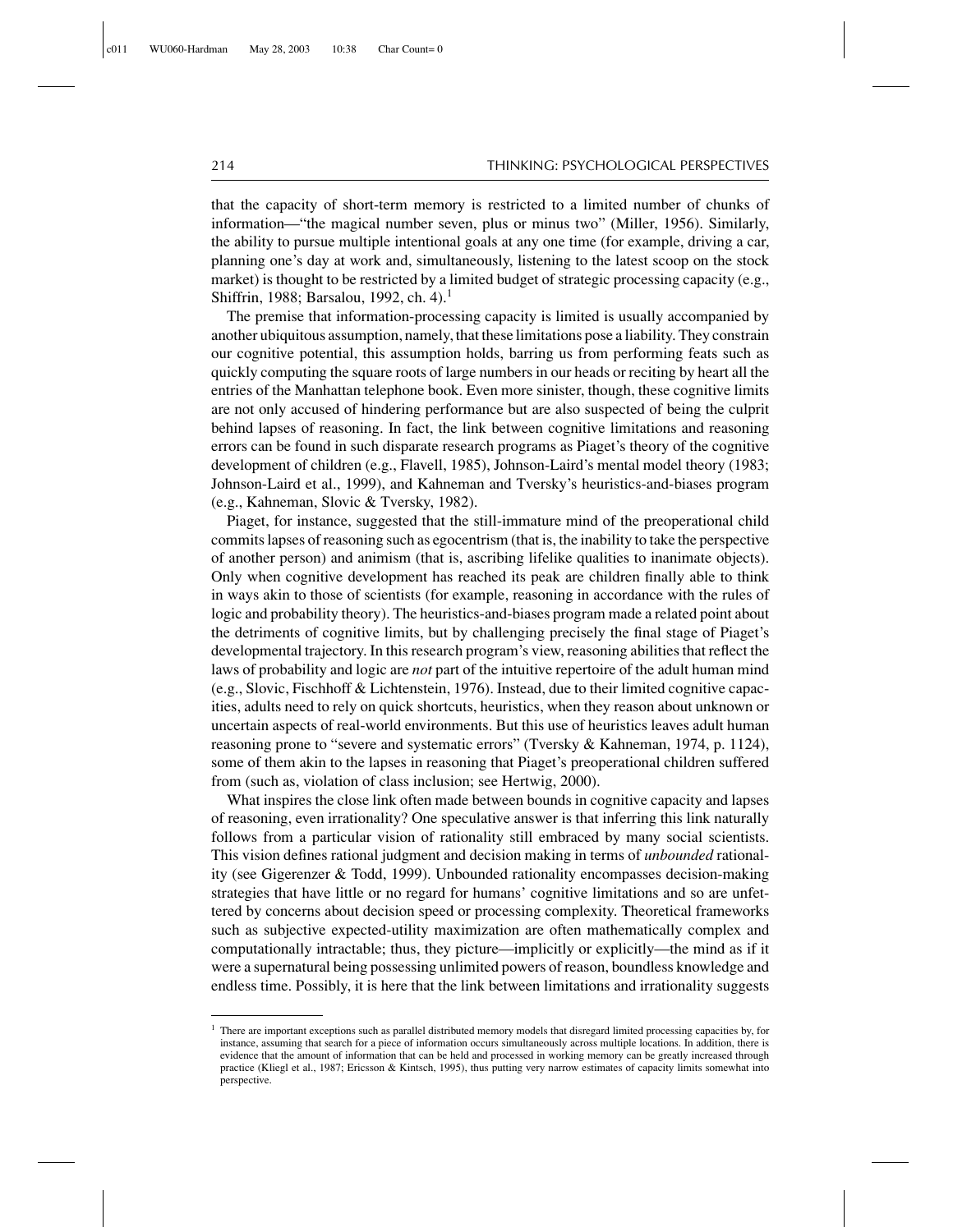c011 WU060-Hardman May 28, 2003 10:38 Char Count= 0

itself to psychologists: being mere mortals, humans do not possess supernatural mental powers. Operating within the bounds of our cognitive limitations, we therefore must fall short of the norms defined by models of unbounded rationality.

The goal of this chapter is to challenge this obligatory link between cognitive limitations and human irrationality. While not doubting that limits can exact a price, we will question their exclusively negative status. Specifically, we put forth the thesis that limitations in processing capacity, as well as in other resources such as knowledge, can actually *enable* rather than *disable* important adaptive functions (*Thesis 1*). Secondly, we demonstrate that decision-making strategies that take limitations into account need not be less accurate than strategies with little or no regard for those limitations (*Thesis 2*). That is, we will show that accurate decision making does not necessitate supernatural mental powers, and thus that cognitive limitations need not be equated with inferior performance. Finally, we will challenge the assumption that simple decision-making strategies have evolved in response to the cognitive limitations of the human mind. We suggest the reverse causality and submit the thesis that capacity constraints may in fact be a byproduct of the evolution of simple strategies (*Thesis 3*).

# **THESIS 1: COGNITIVE LIMITATIONS CAN ENABLE IMPORTANT COGNITIVE FUNCTIONS**

Because human beings are not omniscient, limitations in our knowledge are a ubiquitous fact—we differ only with regard to the domains in which we are more or less knowledgeable. In this sense, limited knowledge is an inevitable property of the *database* from which we derive inferences. Limitations in our knowledge, however, can be beneficial. We begin with an example of how limitations in knowledge can enable people to use a simple strategy to make surprisingly accurate inferences and predictions. But it is not just the data on which we base our decisions that are often limited—the *hardware* that we use to process those data and reach our conclusions is bounded as well. Hardware limitations—for instance, in terms of a limited working memory—also need not be a liability. In fact, as the later examples show, the limited capacity of human working memory can actually benefit learning and the vital inferences we make.

# **The Benefit of Limited Knowledge: The Recognition Heuristic**

Most parents want their children to attend a good college. Unfortunately, the overwhelming variety of institutions of higher education makes the prospect of comparing them a daunting one. Just think of the many hundreds of US liberal arts colleges. How does one find out which are the good ones, or even just decide which of two colleges is the better one? Surprisingly, (partial) ignorance about the options in question can actually help people to make good choices. To see how limits in knowledge—in this case about colleges—can actually be beneficial, imagine the following scenario. Nearing the end of high school, three friends deliberate their choices of colleges. Because they are good students, they have applied only to liberal arts colleges that are ranked among the top 50 in the country. Eventually, each of the friends ends up with the choice between two colleges: *A* must choose between Middlebury and Vassar, *B* between Oberlin and Macalester, and *C* between Barnard and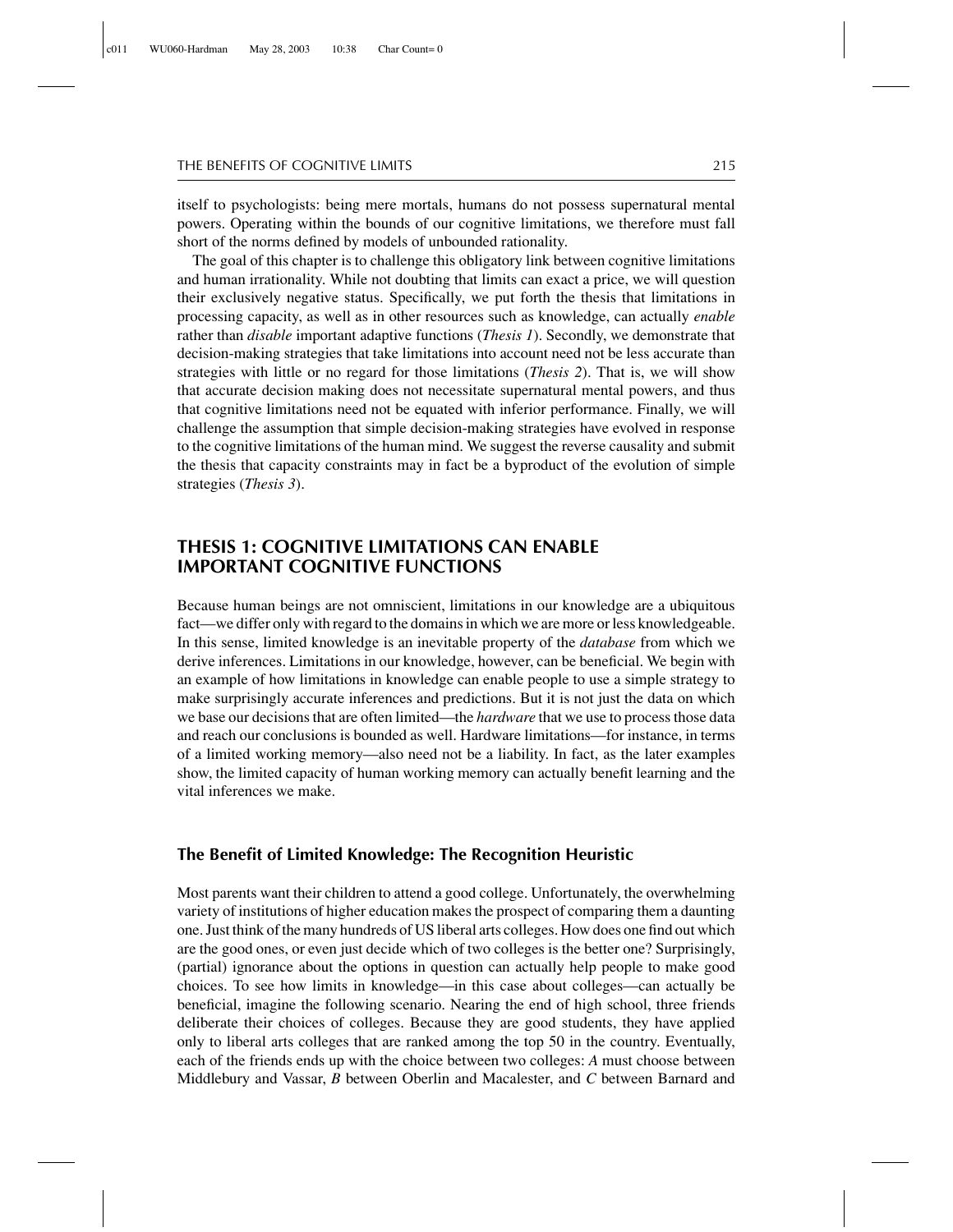Lafayette. Faced with these difficult choices, the friends turn to their parents for advice. Here is what they are told.

Student *A*'s parents have just moved to the USA. Thus, they know next to nothing about American colleges. In fact, they do not even recognize any of the colleges' names, and thus they can only guess which of the alternatives may be the better one. *B*'s parents also come from abroad—but they have already had the chance to absorb some knowledge about the American college system. Specifically, they recognize the names *Middlebury, Oberlin* and *Barnard* but do not recognize the names of the other contenders. Having no other knowledge to go on, they tell the three friends to go with those recognized alternatives. Finally, the friends turn to *C*'s mother, who happens to be a college professor. She has a lot of detailed knowledge about the colleges in question and can provide a plethora of information including the colleges' academic reputation, financial resources, student-tofaculty ratio, graduation rate and so on. Pressed to answer the question of which is the better college in each pair of choices, she responds: "It all depends!"

Although we all can resonate with the ideal that *C*'s mother represents, that knowing more about the alternatives in question is always better, such knowledge of multiple dimensions can create a predicament. In contrast to the convenient "common currency" assumption made by standard models of optimization (for example, translating everything into some amount of subjective expected utility), sometimes there is no way to compare all desires. Some things are incommensurable and thus difficult or impossible to convert into a single currency (Elster, 1979). For instance, should student *B* go to Oberlin because it has the higher academic reputation, or to Macalester because freshmen are more likely to return to campus the following year and eventually graduate (according to a recent college ranking published by *US NEWS*<sup>2</sup>)? That is, should *B* strive to maximize the chance to get a good job or gain admission to a top graduate program, or should *B* try to maximize the chance of graduating by attending the school that may be offering the classes and services students need to succeed?

How can one escape this predicament of multiple, possibly incommensurable decision dimensions? Of course, one way to avoid it (later we will turn to another) is just to be ignorant about the intricacies of the choice situation—as was the case for *B*'s parents. But is this really a sensible path to take? Won't inferences based on pure recognition (and thus ignorance about other dimensions) be little more than random guesses? In fact, they can be a lot more. According to Goldstein and Gigerenzer (1999, 2002), choices based on recognition alone can be surprisingly accurate if exposure to different possibilities is positively correlated with their ranking along the decision criterion being used. They suggested that this is the case in environments involving competition (such as among colleges, baseball teams or companies). The decision task they focused on is a simple and common one: choose from two options (for example, colleges) the one that has a higher value on some criterion (for example, which one is better older and more expensive). Akin to the strategy that *B*'s parents used, Goldstein and Gigerenzer proposed the recognition heuristic for this kind of task. Simply stated, this heuristic says: *If one of two objects is recognized and the other is not, infer that the recognized object has the higher value*.

This minimal strategy may not sound like much for a decision maker to go on, but there is often information implicit in the *failure* to recognize something, and this failure can be exploited by the heuristic. To find out how good the recognition heuristic would fare in our

<sup>2</sup> The college rankings can be found at *http://www.usnews.com/usnews/edu/college/rankings/natlibs/natliba2.htm*.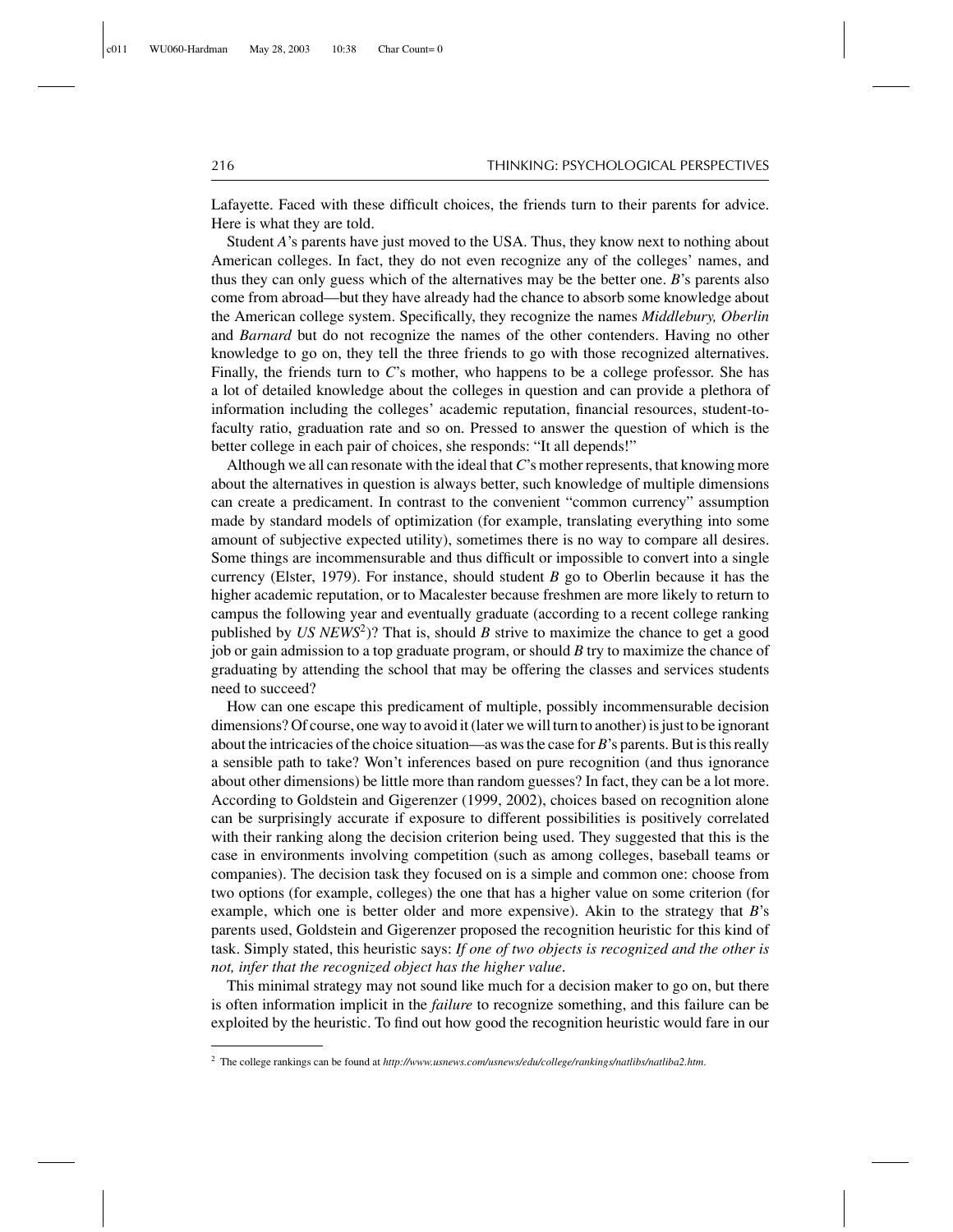college example, we conducted a small-scale study in which we asked a group of Americans and a group of Germans (all familiar with the academic system of their own country) to indicate which of the 50 highest-ranked American liberal arts colleges (listed in the *US NEWS* reference ranking) they recognized. We expected to observe two effects: first, that the American group would recognize many more college names than the German group; second, that the recognition validity (that is, the percentage of correct choices among those pairs where one college is recognized and the other is not) would nonetheless be higher in the German group.

This is exactly what we found. With years of experience of the college system, the Americans recognized about three-quarters (75 percent) of the college names, while the Germans recognized slightly more than one-fifth (22 percent). In addition, we found that the average recognition validity was higher for the German group: .74 compared to .62 for the Americans. What this means is that if we had asked our participants to choose higherranking colleges out of pairs of college names, the Germans could have used the recognition heuristic to pick those they recognized over those they did not, and this would have resulted in reasonably good choices (58 percent correct). In contrast, the Americans, who recognized most college names, would have made fewer good choices (54 percent correct).

This sounds promising in theory, but do people actually use the recognition heuristic? Goldstein and Gigerenzer (1999, 2002) conducted a series of experimental studies that strongly suggested that the recognition heuristic is used. Consider an example. Which city has more inhabitants: San Diego or San Antonio? When students at the University of Chicago were asked to answer questions like this by picking the larger of two American cities (comparisons constructed from the 22 largest in the USA), they scored a median 71 percent correct inferences. Surprisingly, however, when quizzed on city pairs from the 22 largest cities in Germany, the same students increased their score to a median 73 percent correct inferences. This result is counterintuitive when viewed from the premise that more knowledge is always better. The students knew a lifetime of facts about US cities that could be useful for inferring population, but they knew little or nothing about the German cities beyond merely recognizing about half of them. The latter fact, however, is just what allowed them to employ the recognition heuristic to pick German cities that they recognized as larger than those they did not. The students could not use this heuristic for choosing between US cities, though, because they recognized all of them and thus had to rely on additional retrievable information instead. Goldstein and Gigerenzer referred to this surprising phenomenon as the "less-is-more effect" and showed analytically and empirically that an intermediate amount of (recognition) knowledge about a set of objects can yield the highest proportion of correct answers—knowing (that is, recognizing) more than this will actually *decrease* the decision-making performance. We will return below to knowledge beyond recognition and demonstrate that variants of the less-is-more effect also exist for other kinds of knowledge.

Common wisdom has it that more knowledge or information is always better and that ignorance stands in the way of good decision making. The recognition heuristic is a counterexample to this wisdom. It feeds on partial and non-random ignorance to make reasonable choices, and it works because our lack of recognition knowledge about, for instance, colleges, sports teams (Ayton & Onkal, 1997) and companies traded on a stock market (Borges et al., 1999), is often not random, but systematic and exploitable. Thus, it is limited knowledge that enables the success of this powerful and very simple decision heuristic.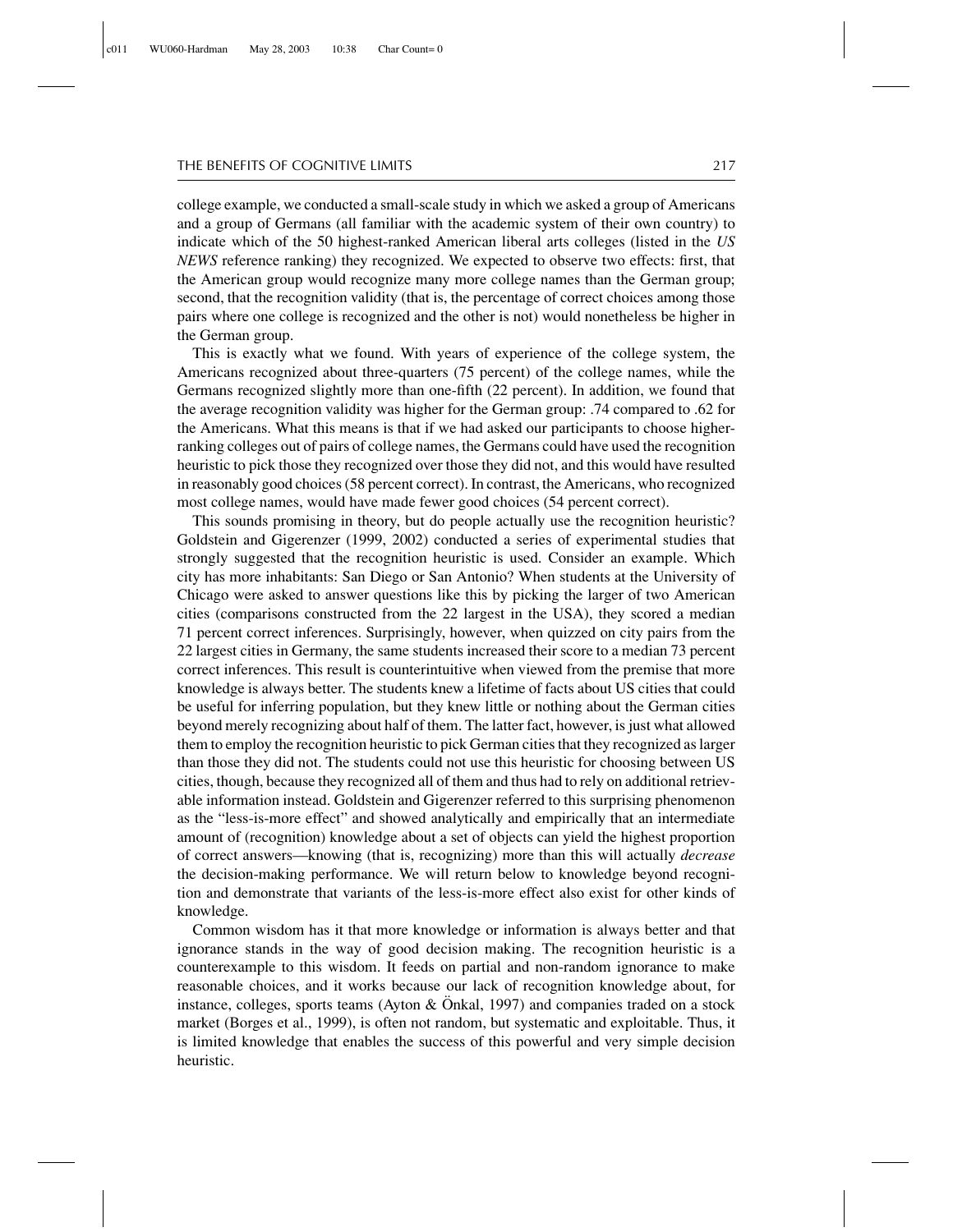### **The Benefit of a Limited Working Memory: Covariation Detection**

Writers and scientists alike agree that "the impulse to search into causes is inherent in man's very nature" (Tolstoy, 1982/1869, p. 1168), and that "humans exhibit an almost obsessive urge to mold empirical phenomena conceptually into cause-effect relationships" (Pearl, 1988, p. 383). Whatever the reasons for this human "obsession" with causality, the key point for our discussion is that limitations in human cognitive capacity may lay the groundwork for inferences of causality in terms of the early detection of covariation. In a series of papers, Kareev (1995a,b; 2000; Kareev, Lieberman & Lev, 1997) advanced the argument that limitations of working-memory capacity force people to rely on small samples of information drawn from real-world environments (and from their long-term memory). Small samples of information, however, have a specific advantage: they maximize the chances for early detection of a correlation.

Kareev's argument runs as follows. To determine whether two variables covary (for example, does flight behavior trigger a predator's chase behavior), one typically relies on data sampled from one's environment (and prior expectations; see Alloy & Tabachnik, 1984). If the assessment of a covariation has to be made "on the fly", the limited capacity of working memory imposes an upper bound on the size of the information sample that can be considered at one time. What is the size of the working memory and consequently the size of the information sample from which inferences are drawn? As we all know, the classic estimate of short-term memory is  $7 \pm 2$  chunks (Kareev uses the term "working memory", akin to the earlier concept "short-term memory", but see Baddeley, 2000, on the different meanings of the term "working memory"). Taking Miller's (1956) estimate as a starting point, Kareev et al. (1997; Kareev, 2000) suggested that the limited capacity of working memory increases the chances for early detection of a correlation.<sup>3</sup> Here is the rationale.

Drawing small data samples increases the likelihood of encountering a sample that indicates a stronger correlation than that of the population. To see why, imagine drawing many small data samples of two continuous variables (for binary variables, the argument works slightly differently; see Kareev, 2000). If, for each sample, one calculates the relationships between the two variables (the Pearson product-memory correlation) and plots the distribution of the correlation coefficients found in the samples, the resulting sampling distribution will have a characteristic shape. Unless the correlation in the population is zero, the sampling distribution of the correlation will be skewed, with both the *median* and the *mode* of the distribution more extreme than the population value (see Hays, 1963, p. 530). Moreover, the amount of skewedness is a function of the sample size: the smaller the sample, the more skewed the resulting distribution.

In other words, for small sample sizes, many more samples will exhibit a sample correlation higher than the correlation in the population. Thus, when drawing a random sample from a population in which a correlation exists, any random sample is more likely than

<sup>3</sup> In a recent review article, Cowan (2001) concluded that over 40 years after Miller's seminal paper, we are still uncertain about the nature of the storage limit. For instance, according to some theories, there is no limit in storage per se, but a limit on the time an item can remain in short-term memory without being rehearsed. Cowan also argued that the storage limit itself is also open to considerable differences of opinion, but concluded that "the evidence provides broad support for what can be interpreted as a *capacity limit of substantially fewer than Miller's 7* ± *2 chunks; about 4 chunks on the average*" (emphasis is Cowan's, p. 3).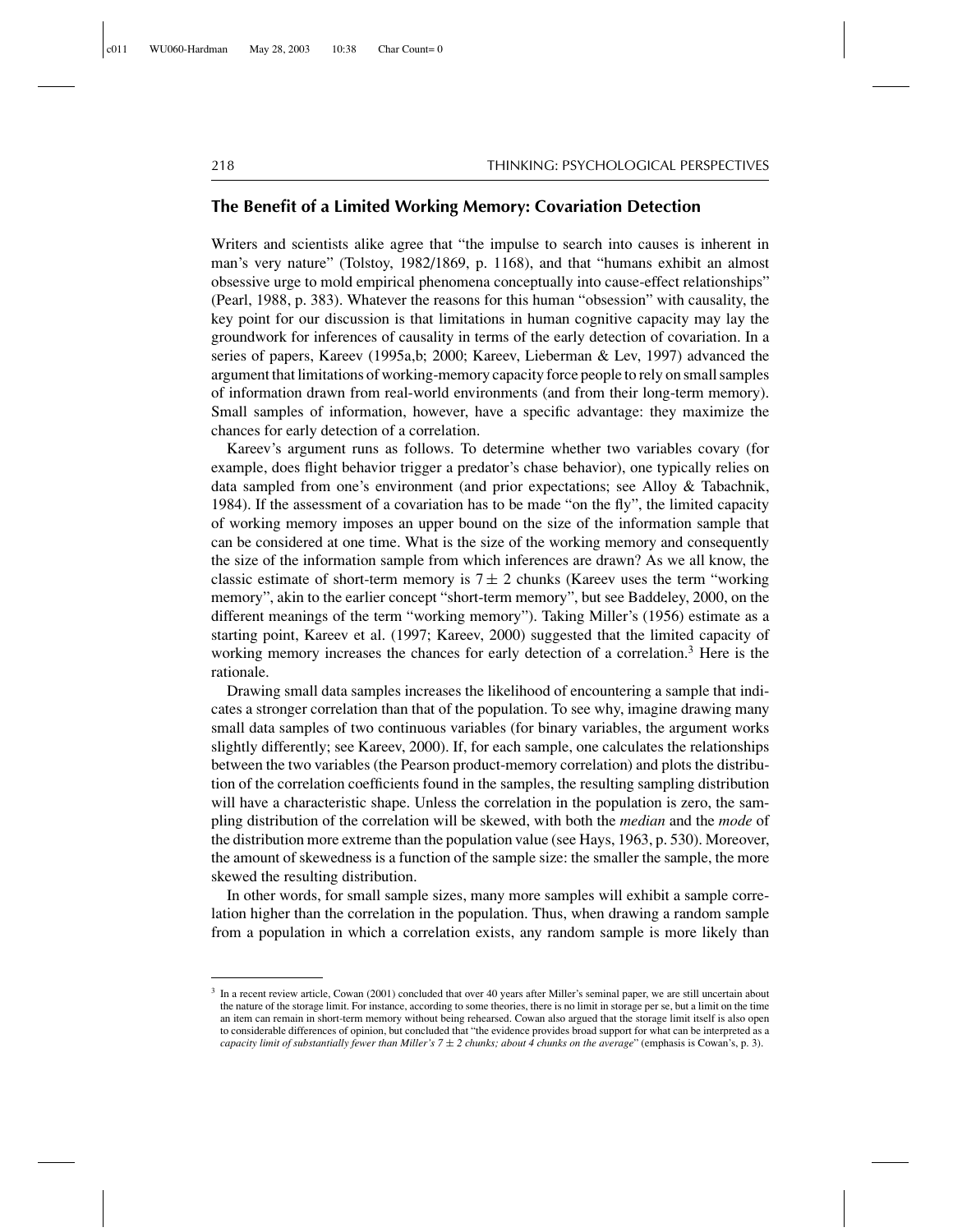c011 WU060-Hardman May 28, 2003 10:38 Char Count= 0

not to indicate a correlation more extreme than that found in the population.<sup>4</sup> Thus, the limited working memory functions as an amplifier of correlations. Consistent with this thesis, Kareev et al. (1997) found that people with smaller working-memory capacity detected correlations faster and used them to make correct predictions better than people with larger working-memory capacity. Moreover, they observed that the detection of correlation improved when it was based on smaller samples.

This theoretical account and empirical observations suggest a new and interesting view of cognitive limitations in general. In Kareev's view, cognitive limitations in working memory are not a liability but, in fact, enable important adaptive functions such as the early detection of covariation. The ability to detect contingencies early seems particularly important in domains in which the benefits of discovering a contingency outweigh the costs of false alarms. (Note that the smaller the data sample from which the contingency is inferred, the greater the variability of the sampling distribution and, consequently, the danger of a false alarm.) Such domains include, for instance, threats in which misses would be extremely costly.

# **Another Benefit from a Limited Memory Span: Language Learning**

Another domain where limitations are beneficial, possibly even a prerequisite for maximal success, is language learning. According to Newport (1990), lesser ability to process and remember form-meaning mappings in young children allows them to learn more accurately those mappings that they do acquire and then to build further upon these as language learning proceeds. Late language learners, in contrast, may falter when attempting to learn all at once the full range of semantic mappings with their mature mental capacities.

This situation has been studied concretely by Elman (1993) in a neural network model of language acquisition.When he tried to get a large, recurrent neural network with an extensive memory to learn the grammatical relationships in a set of several thousand sentences of varying length and complexity, the network faltered. It was unable to pick up such concepts as noun–verb agreement in embedded clauses, something that requires sufficient memory to keep embedded and non-embedded clauses disentangled. Instead of taking the obvious step of adding more memory to the model to attempt to solve this problem, though, Elman counterintuitively *restricted* its memory, making the network forget everything after every three or four words. He hoped in this way to mimic the memory restrictions of young children first learning language. This restricted-memory network could not possibly make sense of the long, clause-filled sentences it was exposed to. Its limitations forced it to focus on the short, simple sentences in its environment, which it did learn correctly, mastering the small set of grammatical relationships inherent in this subset of its input. Elman then increased the network's effective memory by forcing it to forget everything after five or six words. It was now able to learn a greater proportion of the sentences it was exposed to, building on the grammatical relationships it had already acquired. Further gradual enhancements of the

<sup>4</sup> This skewed distribution is related to the fact that correlation coefficients are truncated, with their absolute values not exceeding 1 or −1. Assume the correlation coefficient in the population is .8. Sample correlations can deviate in two directions from the population parameter: they can be larger or smaller. A deviation above, however, can at most be .4, while a deviation below can go as far as −1.8. To offset the (few) very large deviations in the "wrong" direction, there must be many more (smaller) deviations in the "right" direction. From this, it follows that one is more likely to encounter a sample correlation that amplifies the population value than a sample correlation that attenuates it.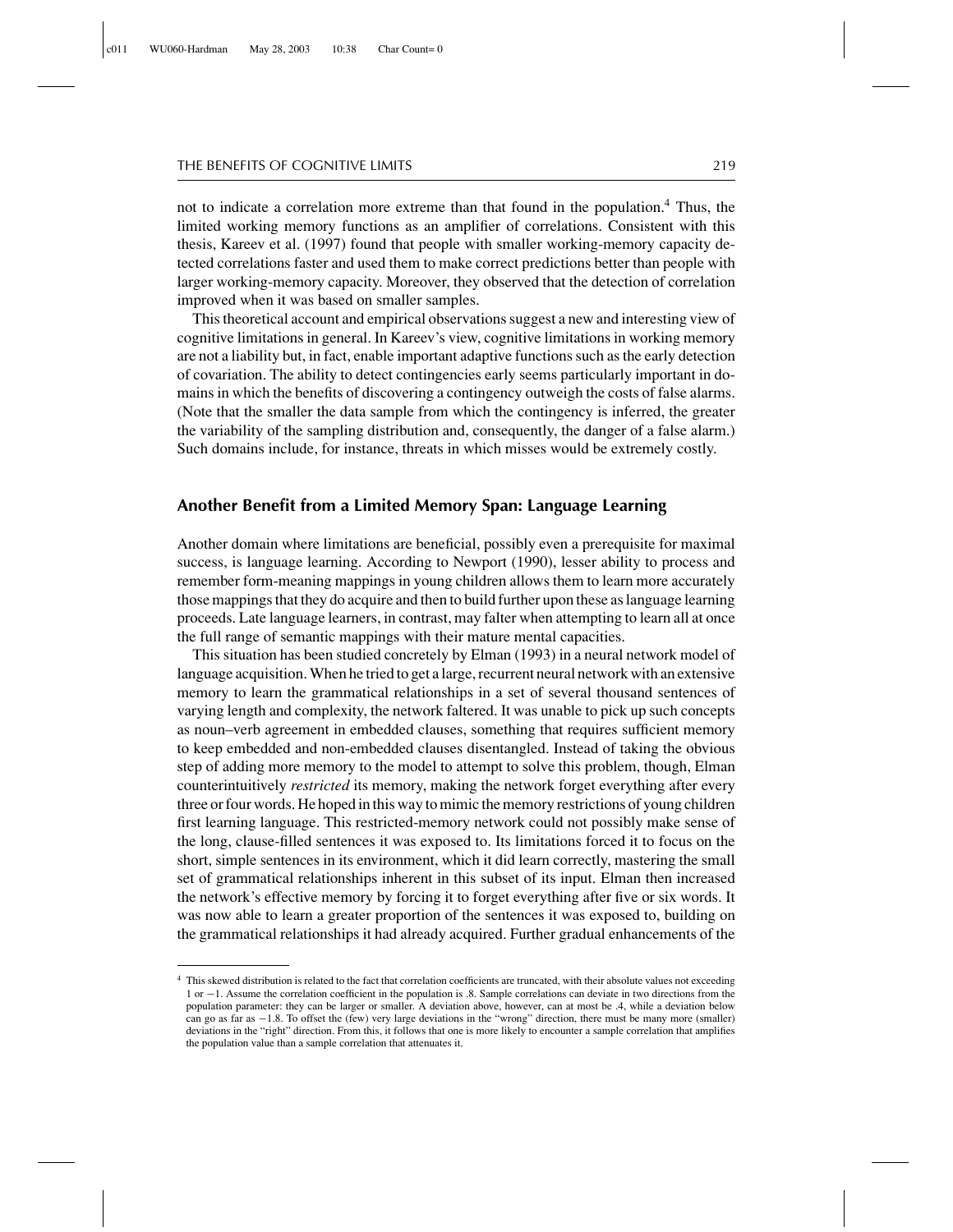#### 220 THINKING: PSYCHOLOGICAL PERSPECTIVES

network's memory allowed it ultimately to learn the entire corpus of sentences that the full network alone—without the benefit of starting small—had been unable to fathom.

Elman sees the restrictions of the developing mind as enabling accurate early learning about a small portion of the environment, which then provides a scaffold to guide learning and hypothesizing about the rest of the environment in fruitful, adaptive directions. Cognitive "constraints" are no longer a negative limitation of our (or our children's) ability to behave adaptively in our environment. Rather,

the early limitations on memory capacity assume a more positive character. One might have predicted that the more powerful the network, the greater its ability to learn a complex domain. However, this appears not always to be the case. If the domain is of sufficient complexity, and if there are abundant false solutions [for example, local error minima in a neural network's solution space], then the opportunities for failure are great. What is required is some way to artificially constrain the solution space to just that region which contains the true solution. The initial memory limitations fill this role; they act as a filter on the input, and focus learning on just that subset of facts which lay the foundation for future success. (Elman, 1993, pp. 84–85)

Thus, a smaller memory span should not be seen as a *constraint* on language learning, but rather as an *enabler* of learning, as Cosmides and Tooby (1987, p. 301) have put it.

Let us conclude this section with a cautionary note. We should be careful not to extend these arguments automatically to every problem environment that humans face—language, after all, has evolved culturally to be something that our fast and frugal developing minds can readily learn. But further explorations beyond Kareev's and Elman's work should reveal other domains where limited memory enables rather than constrains inference or learning.

# **THESIS 2: COGNITIVE LIMITATIONS AND SIMPLE PROCESSING NEED NOT BE EQUATED WITH INFERIOR PERFORMANCE**

Scientific theorizing, visions of rationality and common wisdom alike appear to share a mutual belief: the more information that is used and the more it is processed, the better (or more rational) the choice, judgment or decision will be. This belief is not just an inconsequential idea that people might have. It affects, for instance, how we set up our information environments. According to Andrew Dillon (1996), for instance, "the belief that enabling access to, and manipulation of masses of information . . . is desirable and will somehow increase learning (however measured) is ever-present in discussions on educational hypertext" (p. 31). In his view, however, "to date, the claims have far exceeded the evidence and few hypertext systems have been shown to lead to greater comprehension or significantly better performance. . . . This concern with vast information sources over real human needs betrays the technocentric values of its proponents even while they talk in user-centred terms" (p. 32).

What is the evidence that more information and more complex processing are, a priori, better, or, vice versa, that less information and less processing, a priori, impair performance? The research program that has most strongly advocated the view that less processing, via the use of simple cognitive heuristics (relying on simple psychological principles such as associative strengths), can yield severe and systematic errors is the heuristics-and-biases program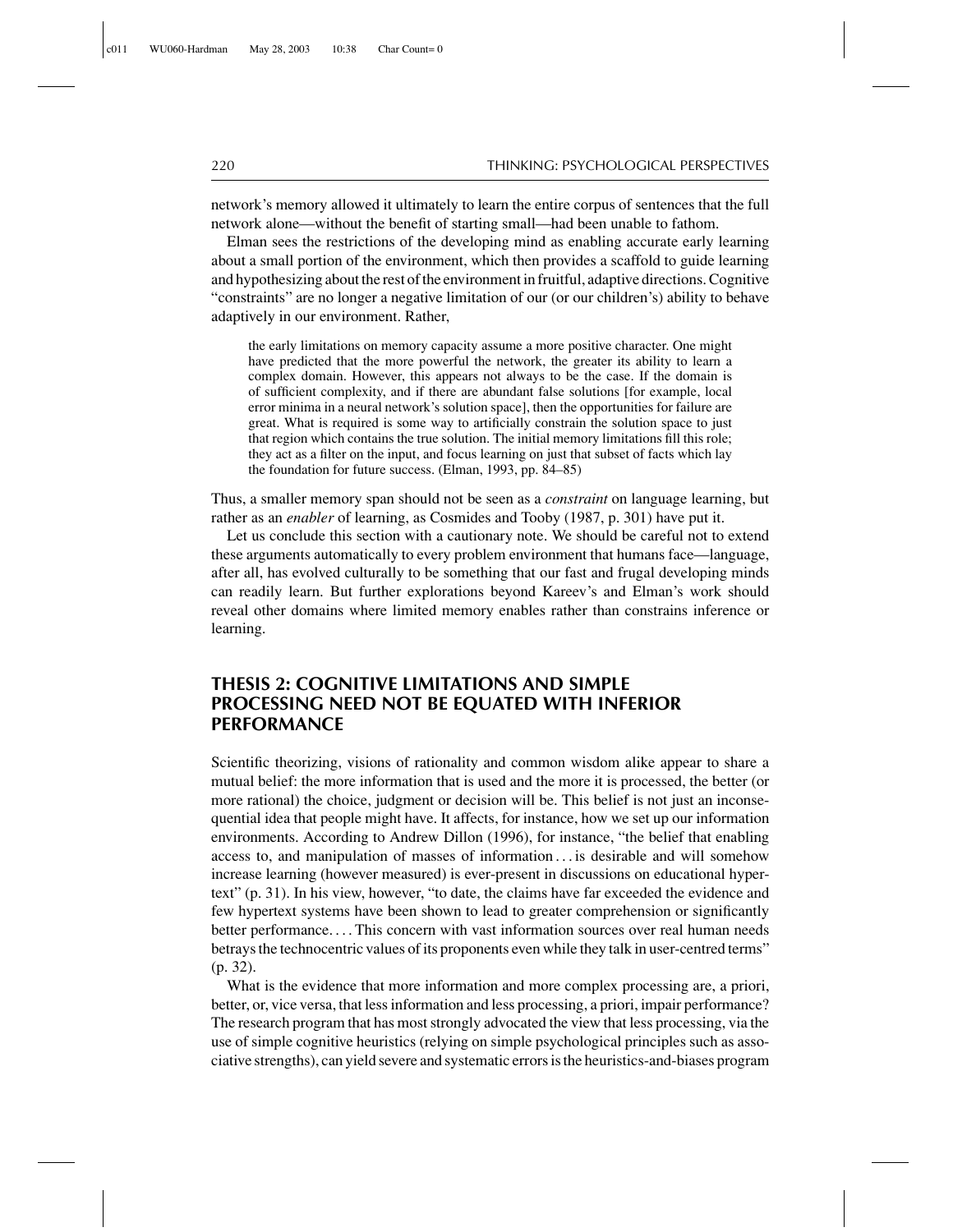(Kahneman, Slovic & Tversky, 1982). Specifically, this program attributes numerous departures from classical probability norms in inductive reasoning—"cognitive illusions", such as overconfidence, base-rate neglect and the conjunction fallacy—to the application of heuristics (Kahneman & Tversky, 1996). Some have argued that these departures "should be considered the rule rather than the exception" (Thaler, 1991, p. 4), while others have shown that a simple change in the way statistical information is represented—from single-event probabilities to frequencies—substantially reduces those departures (e.g., Gigerenzer, 1991; Gigerenzer & Hoffrage, 1995; Hertwig & Gigerenzer, 1999; but see Mellers, Hertwig & Kahneman, 2001).

Are violations of rational norms really the rule, and is simple processing to be equated with inferior performance? Taken at face value, the research in the tradition of the heuristicsand-biases program suggests a positive answer. However, Kahneman and Tversky (1982, p. 124) themselves acknowledged that "although errors of judgments are but a method by which some cognitive processes are studied, the method has become a significant part of the message". It appears that as a consequence of the exclusive focus on errors, the original assessment of heuristics as "highly economical and usually effective" (Tversky  $\&$ Kahneman, 1974, p. 1131) has been largely ignored, and research in the tradition of the heuristics-and-biases program has been silent on questions such as when and why simple heuristics yield good performance. Exactly these kinds of questions, however, are being addressed in a new research program that explores the performance of simple decision heuristics. The research program on fast and frugal decision heuristics (Gigerenzer, Todd  $\&$ ABC Research Group, 1999) challenges the equation of simple processing and inferior performance.

#### **Simple Heuristics That Make Us Smart**

Earlier, we introduced one fast and frugal decision rule studied within this program, the recognition heuristic. It exploits the knowledge of whether or not an option (such as a college name) has ever been encountered before. Often, however, more than just this type of information is accessible. In what follows, we describe two more fast and frugal heuristics that can be applied if more than just recognition knowledge is available. To illustrate how they work, let us return to our introductory example—deciding which of two colleges is better.

How would a rational agent make this decision? Two commandments that are often taken as characteristics of rational judgments are *complete search* and *compensation* (see Gigerenzer & Goldstein, 1999). The former prescribes, "thou shalt find all the information available", while the latter says, "thou shalt combine all pieces of information" (that is, not rely on just one piece). Thus, to decide which college is better, the decision maker ought to retrieve all the information available (either from internal or external memories), and then somehow combine the pieces of information into a single judgment (typically, this implies that the information will first be weighted according to its predictive value for the decision criterion).

More or less the exact opposite of this "rational" approach is to rely on just a single dimension to make the decision. Such a strategy simultaneously violates the commandments of complete search and compensation. Here is how it would work. Imagine that the goal is to select one object (such as a college) from two possibilities, according to some criterion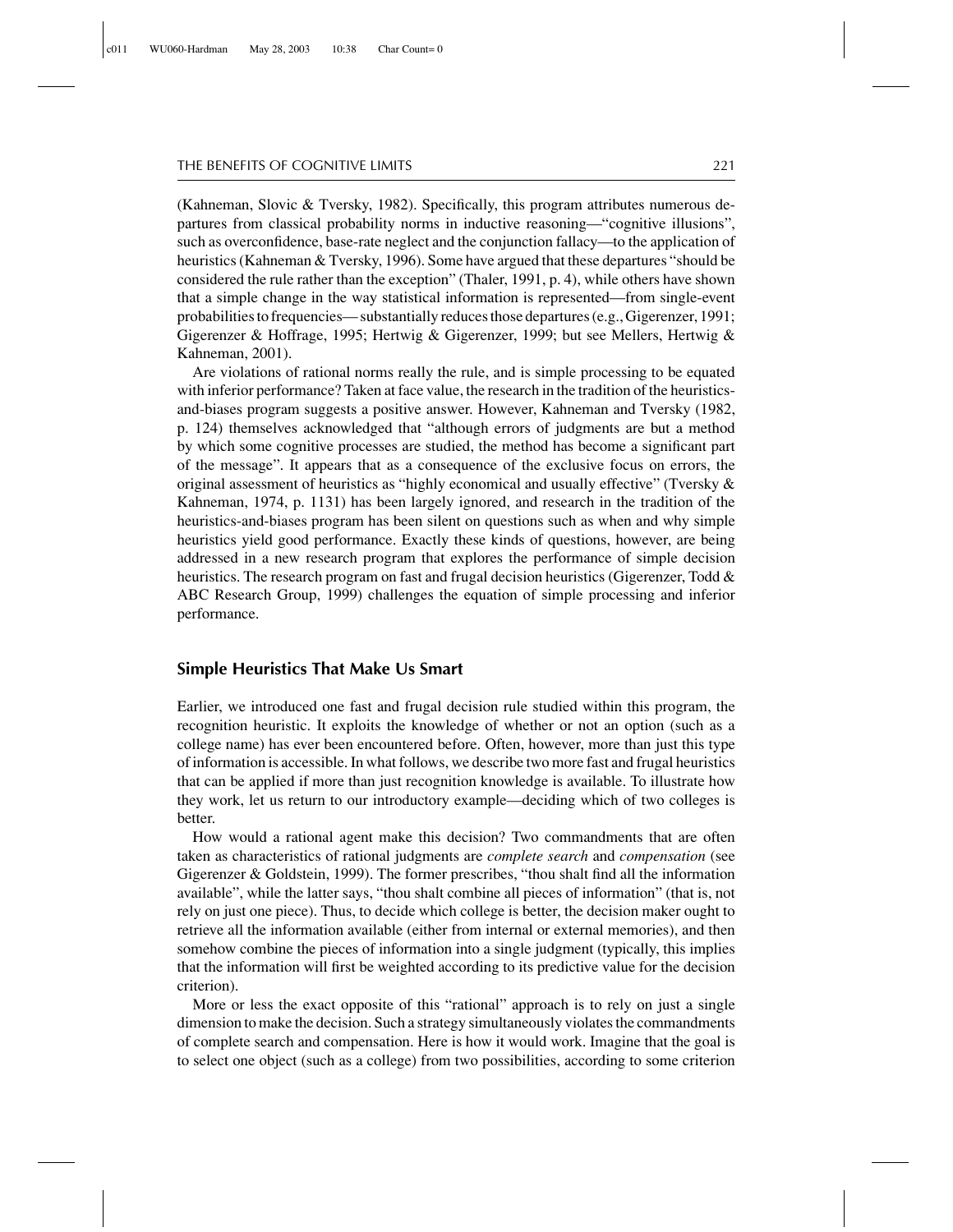on which the two can be compared (such as ranking). Several decision dimensions (cues) could be used to assess each object on the criterion.<sup>5</sup> A one-reason heuristic that makes decisions on the basis of a single cue could then work as follows:

- (1) Select a cue dimension and look for the corresponding cue values of each object.
- (2) Compare the two objects on their values for that cue dimension.
- (3) If they differ, stop and choose the object with the cue value indicating a greater value on the choice criterion.
- (4) If the objects do not differ, return to the beginning of this loop (step 1) to look for another cue dimension.

Such a heuristic will often have to look up more than one cue before making a decision, but the simple stopping rule (in step 3) ensures that as few cues as possible will be sought, thus minimizing the information-searching time taken. Furthermore, ultimately only a single cue will be used to determine the choice, minimizing the amount of computation that must be done.

This four-step loop incorporates two of the three important building blocks of simple heuristics (as described in Gigerenzer & Todd, 1999): a stopping rule (step 3) and a decision rule (also step 3—deciding on the object to which the one cue points). To finish specifying a particular simple heuristic of this type, we must also determine just how cue dimensions are "looked for" in step 1. That is, we must pick a specific information search rule—the third building block. Two intuitive search rules are to search for cues in the order of their ecological validity (that is, their predictive power with regard to the decision criterion) or to select cues in a random order. In combination with the stopping and decision rules described above, the former search rule makes up the Take the Best heuristic, and the latter makes up the Minimalist heuristic (Gigerenzer & Goldstein, 1996).

Both heuristics disobey the commandments of complete search and compensation. Could such an unorthodox approach possibly work? To answer this question, Czerlinski, Gigerenzer and Goldstein (1999) used a set of 20 environments to test the heuristics' performance. The environments varied in number of objects and number of available cues, and ranged in content from high-school dropout rates to fish fertility. The decision accuracy of Take the Best and Minimalist were compared to those of two more traditional decision mechanisms that use all available information and combine it in more or less sophisticated ways: multiple regression, which weights and sums all cues in an optimal linear fashion, and Dawes's rule, which tallies the positive and negative cues and subtracts the latter from the former.

How did the two fast and frugal heuristics fare? They always came close to, and often matched, the performance of the traditional algorithms when all were tested on the data they were trained on—the overall average performance across all 20 data sets is shown in Table 11.1 (under "Fitting"). This surprising performance on the part of Take the Best and Minimalist was achieved even though they only looked through a third of the cues on average (and decided with only one of them), whereas multiple regression and Dawes's rule used them all (see Table 11.1, "Frugality"). The advantages of simplicity grew in the more important test of generalization performance, where the decision mechanisms were tested on a portion of each data set that they had not seen during training. Here, Take

<sup>5</sup> Cues can be either binary (is the college in the northeast of the USA?) or continuous (what is the student–faculty ratio?). For practical purposes, continuous variables can be dichotomized (for example, by a median split).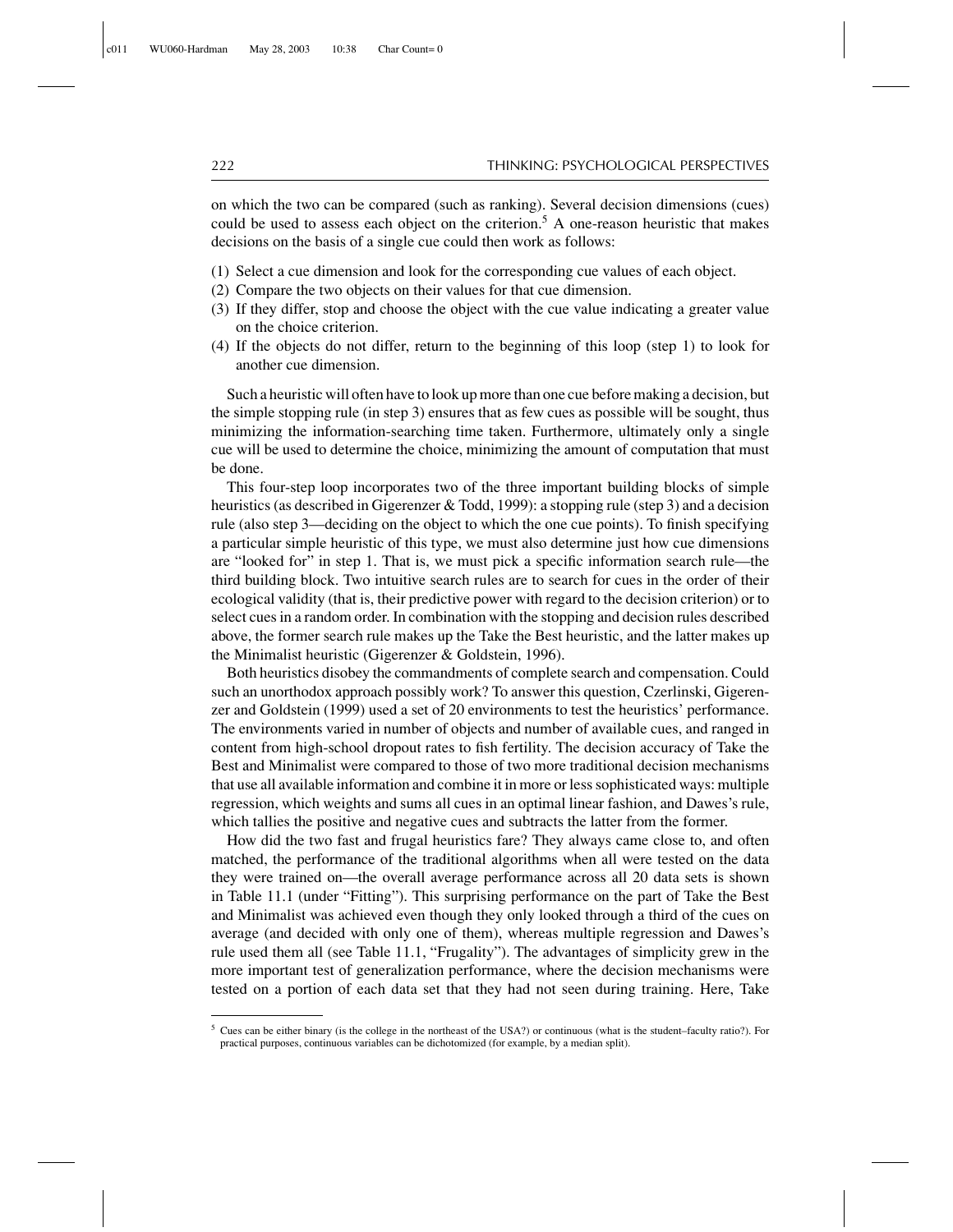|              | Table 11.1 Performance of different decision strategies across |  |  |
|--------------|----------------------------------------------------------------|--|--|
| 20 data sets |                                                                |  |  |

|                   |                 | Accuracy (% correct) |  |  |
|-------------------|-----------------|----------------------|--|--|
|                   | Fitting         | Generalization       |  |  |
| 2.2<br>2.4<br>7.7 | 69<br>75<br>73  | 65<br>73<br>69<br>68 |  |  |
|                   | Frugality<br>77 | 77                   |  |  |

Performance of two fast and frugal heuristics (Minimalist and Take the Best) and two linear strategies (Dawes's rule and multiple regression) across 20 data sets. The mean number of predictors available in the 20 data sets was 7.7. "Frugality" indicates the mean number of cues actually used by each strategy. "Fitting accuracy" indicates the percentage of correct answers achieved by the strategy when fitting data (test set  $=$ training set). "Generalization accuracy" indicates the percentage of correct answers achieved by the strategy when generalizing to new data (cross-validation, where test set  $\neq$ training set) (data from Czerlinski, Goldstein & Gigerenzer, 1999).

the Best outperformed all three other algorithms by at least 4 percent (see Table 11.1, "Generalization").

To conclude, making *good* decisions need not rely on the standard rational approach of collecting all available information and combining it according to the relative importance of each cue—simply betting on one good reason, even one selected at random, can provide a competitive level of accuracy in a variety of environments. Of course, not all choices in life are presented to us as convenient pairs of options. Do the results on the efficacy of simple heuristics hold beyond the context of deliberated choices? The answer is yes. Limited processing of limited information can also suffice to perform such taxing tasks as estimating a precise criterion value (see Hertwig, Hoffrage & Martignon, 1999) and choosing the one category, from several possible, that a given object falls into (Berretty, Todd & Martignon, 1999). In short, psychological plausibility and precision are not irreconcilable, and simple processing need not be equated with inferior performance.

# **THESIS 3: COGNITIVE LIMITATIONS MAY BE A BYPRODUCT OF THE EVOLUTION OF SIMPLE STRATEGIES**

Although there is little dispute that we humans often employ simple shortcuts or heuristics to reach decisions, there is much debate about *how* we use them—at our peril or to our advantage (e.g., Kahneman et al., 1982; Chase, Hertwig & Gigerenzer, 1998; Gigerenzer et al., 1999). An issue that seems equally important but, to date, has received hardly any attention is this: *why* is our mental machinery equipped with simple heuristics in the first place? One likely reason why this question is hardly addressed is that there is an apparently convincing straightforward answer: we rely on simple heuristics not because we choose to but because we have only limited processing capacities at our disposal. They, in turn, dictate the use of strategies that do not overtax our precious processing resources. Payne, Bettman and Johnson (1993), for instance, put this traditional argument very clearly: "Our basic thesis is that the use of various decision strategies [including simple heuristics] is an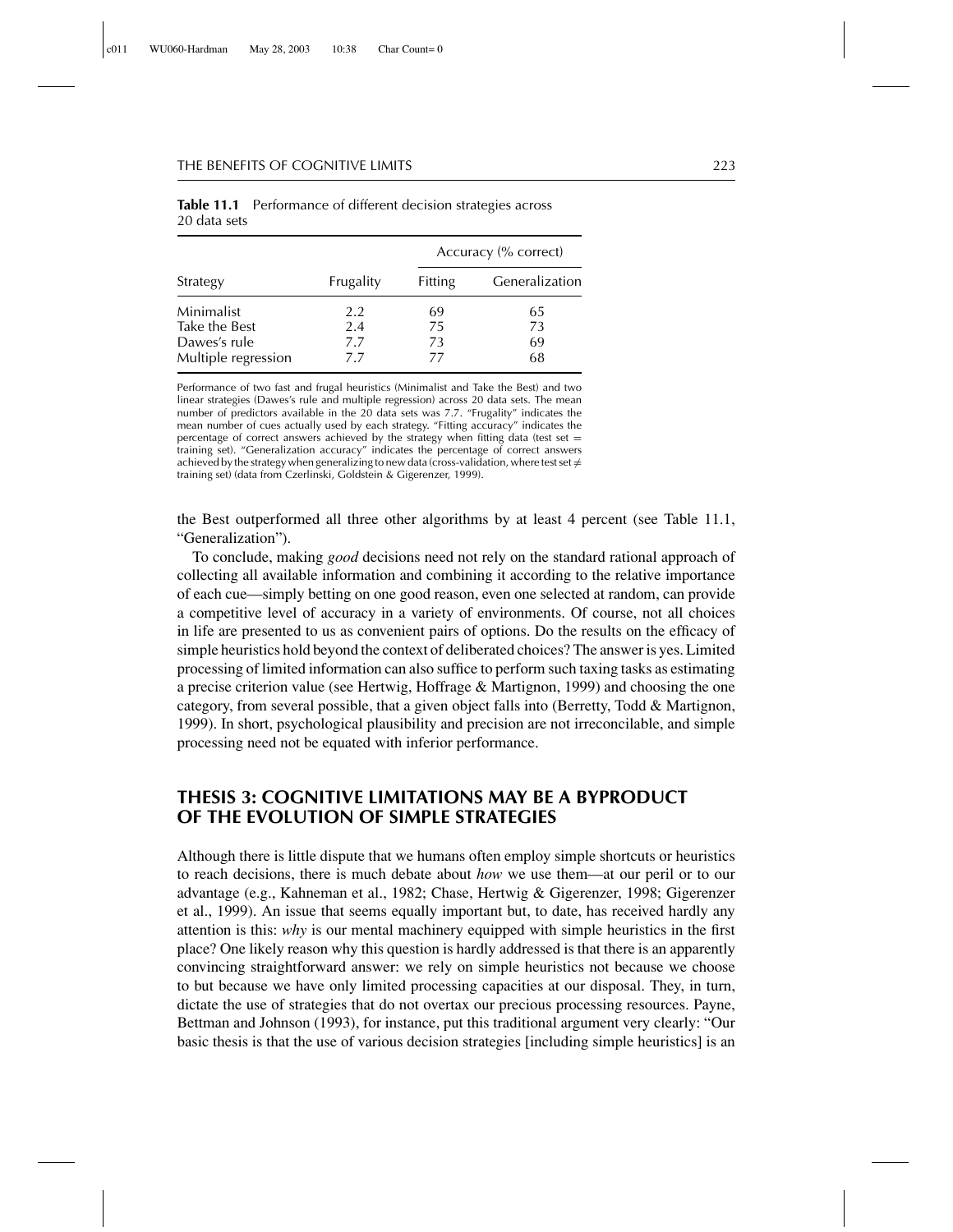adaptive response of a limited-capacity information processor to the demands of complex task environments" (p. 9).

Why is this argument not necessarily as plausible as it appears at first glance? The reason (see also Todd, 2001) is that given sufficient adaptive pressure to succeed in complex tasks, evolution could have built complex and sophisticated information-processing structures so that human cognitive machinery would not need to rely on simple, sometimes erroneous, heuristics. In other words, cognitive limitations could have been circumvented over the course of evolution—certainly at a price, such as the considerable costs involved in bearing a large-headed, long-dependent human baby, or the costs of high-energy expenditure for maintaining the metabolism of a large brain. That a human mind, in theory, could have evolved to be less subject to bounds in its memory and processing capacity is evidenced both by the prodigious processing that evolution provided for the seemingly more elementary processes such as perception or motor coordination, and by the extraordinary abilities of a few exceptional individuals (some of whom we listed in the introduction; see also Sacks, 1995).

If, for a moment, we do not take cognitive limitations as a given, but conceive of cognitive capacity as a free parameter that has been adjusted in the course of evolution, then a bold alternative answer arises to the question of why humans are equipped with cognitive limitations. In contrast to the traditional view, heuristics may not be dictated by cognitive limitations; rather, the evolution of simple heuristics may have required the evolution of no more than a certain limited amount of cognitive capacity, namely, the amount that was needed to execute them. This view reverses the traditional causal direction—from limitations that lead to heuristics to heuristics that require a certain, limited amount of capacity. This argument, however, can work only if simple heuristics had a selective advantage over more complex cognitive strategies (that would have required more processing power). What could those advantage(s) have been? Being fully aware that any answer to this question is speculative, we suggest two plausible candidate advantages—speed and robustness.

# **The Importance of Speed**

One of the most pressing concerns facing a variety of organisms in a variety of dynamic environmental situations is simply the passage of time. This pressure arises primarily through competition between organisms in two main ways. First, time is short: organisms have occasional speed-based encounters where the slower individual can end up at a serious disadvantage; for instance, being slowly digested by the faster. Second, time is money, or at least energy: beyond predator–prey or combative situations, the faster an individual can make decisions and act on them to accrue resources or reproductive opportunities, the greater adaptive advantage it will have over slower competitors.

The speed argument, however, faces an important objection. Speed is only a precious resource if one assumes that search for information and processing of the retrieved information occurs serially. If, however, our mental hardware operates in a parallel fashion, even extensive search for information and sophisticated processing of it can occur rapidly. In other words, in a parallel machine, time is not a limiting factor. How could the parallel processing argument be countered? While this argument may be valid (to the extent that our mind is a parallel machine) for processes within the mind, it is not applicable to processes outside the mind—in particular, the process of search for information (for example,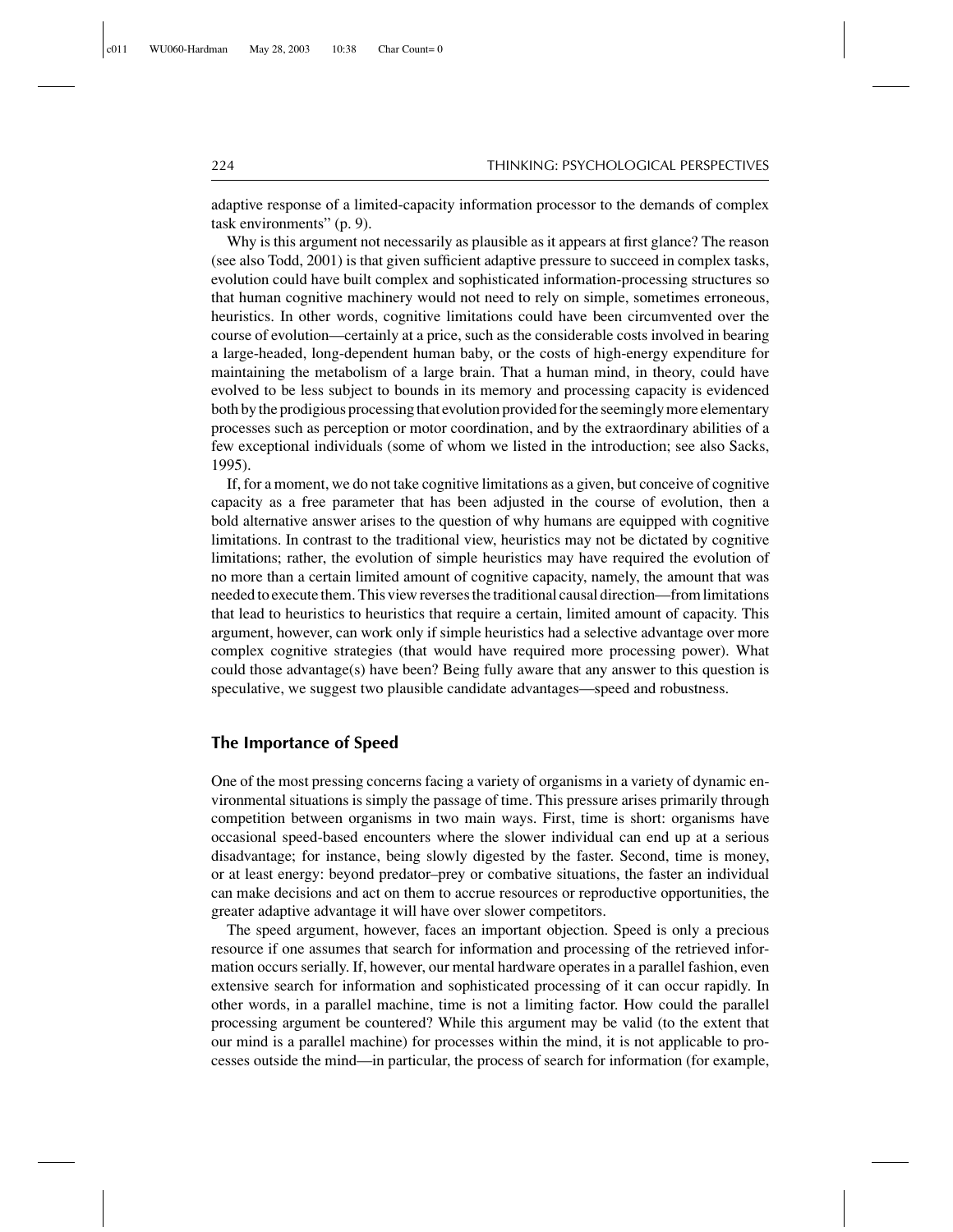the values of an object on various cue dimensions) in external sources. On an individual level, search for information in our environment occurs serially (ignoring the fact that our different senses can search in a parallel fashion). From on this reasoning, it is possible that many human decision heuristics were selected to achieve speed by seeking to use as little information from the environment as they could get away with.

All this is not to say that the entirety of human thought can be or should be characterized by simple heuristics—humans are uniquely able to set aside such mental shortcuts and engage in extensive cogitation, calculation and planning—but that we spend much of our time not taking the time to think deeply.

### **The Importance of Robustness**

Learning means generalizing from the known to the unknown. This process of generalization has an element of gambling because the known information has both inherent structure and noise. Only the inherent structure, however, generalizes beyond the known information, and therefore this is what a learning model (for example, a decision strategy) should capture. Computationally powerful strategies (such as neural networks and multiple regression) aim to build a model of the known territory that is as perfect as possible, and thus to incorporate and account for as much of the known data as possible. Such a strategy is extremely successful if the known territory is large compared to the unknown, and if the known data include little noise. If the known territory, however, is small or includes much noise, trying to capture the known as precisely as possible turns out to be costly. Why? Because it means reliance not only on the inherent structure but also on the idiosyncrasies of the specific known information.

Take the US presidential election in 2000 as an example. Let us assume that the known data comprised only the election outcome in Florida, while the outcomes in the other states had to be predicted. As we all remember vividly, the outcome of the election in Florida was subject to many variables—some of them undoubtedly meaningful beyond Florida (for example, socioeconomic variables and the ethnic composition of Florida's constituency); others were relevant (if at all) only in the context of Florida's election turmoil (for example, poorly drafted "butterfly" ballots in one county and the secretary of state's interpretation of her "discretion"). Although across all 50 US states there is likely to be no true causal relationships between the election outcome and the variables idiosyncratic to Florida, the Florida sample of known data may (erroneously) indicate such relationships. Any inference model that tried to incorporate these idiosyncracies to predict the election outcomes in the other states would be in danger of impairing its predictive power. In other words, it would "overfit" the known data.

How does the problem of "overfitting" relate to our thesis, namely, that simple heuristics may have had a selective advantage over more complex cognitive strategies? The argument we submit is that simple models are less prone to overfitting because they are parsimonious, using only a minimum number of parameters and thus reducing the likelihood of fitting noise (see Martignon & Hoffrage, 1999). Of course, there is a limit to simplicity, and there is "ignorant" simplicity (as in the case of that Minimalist heuristic, which randomly selects cues) and "smart" simplicity (as in the case of the Take the Best heuristic, which searches for one non-compensatory good reason, assuming that the structure of information is skewed in a non-compensatory way).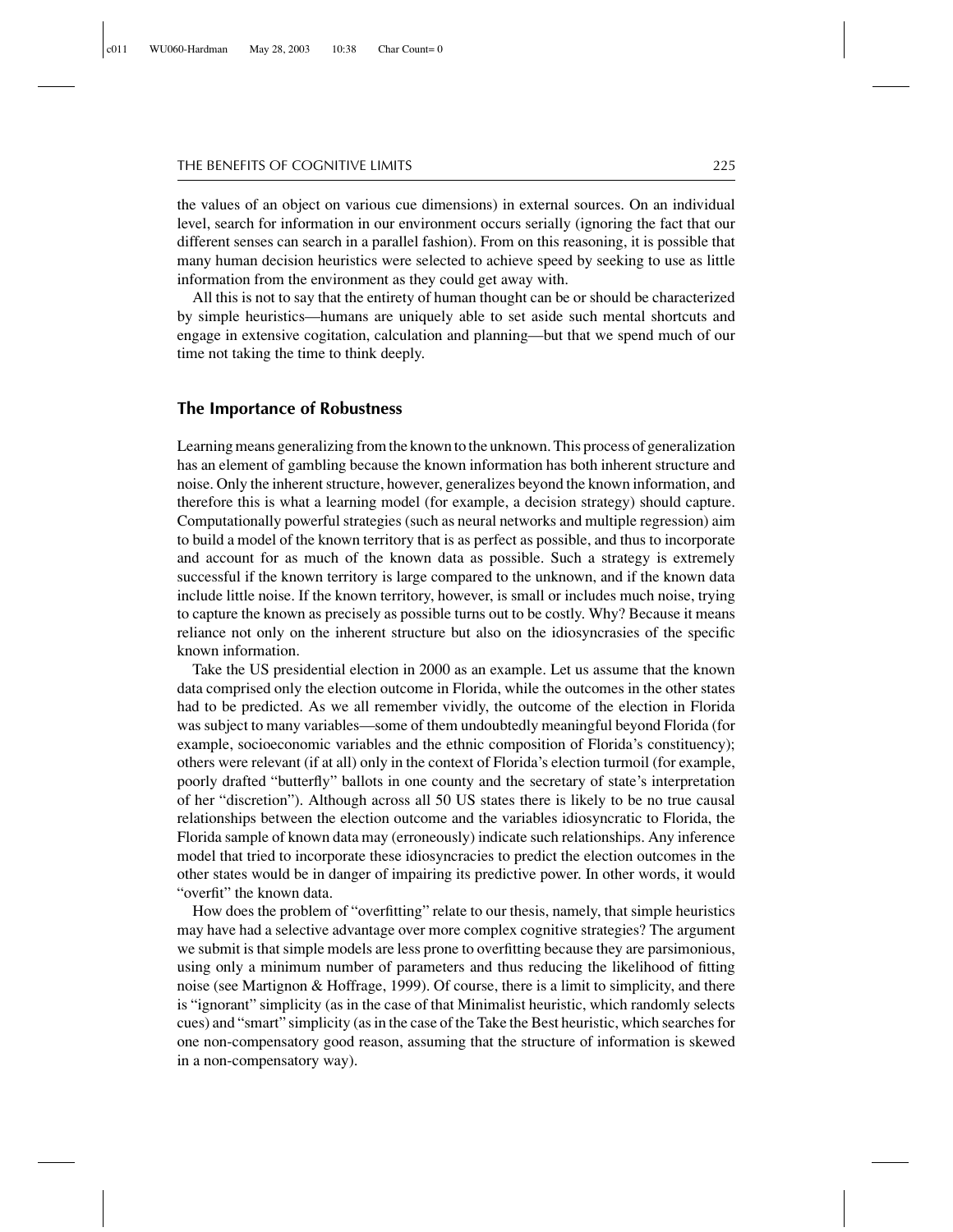

**Figure 11.1** QuickEst's and multiple regression's mean absolute error (that is, absolute deviation between predicted and actual size) as a function of size of training set. Vertical lines represent standard deviations. Note that some of the points have been offset slightly in the horizontal dimension to make the error bars easier to distinguish, but they correspond to identical training set sizes

Are fast and frugal heuristics, in fact, robust; that is, do they generalize well from known to unknown territory? Using extensive simulations, we have consistently observed that simple heuristics are, in fact, more robust than computationally complex strategies (e.g., Czerlinski et al., 1999; Gigerenzer & Goldstein, 1999). Take the QuickEst heuristic (Hertwig, Hoffrage & Martignon, 1999) as an example. The QuickEst heuristic is designed to estimate the values of objects along some criterion (for example, how many people live in Maine?) using as little information as possible. QuickEst does this by betting that the environment follows a J-distribution, in which small values are common and big values are rare (here the "J" is rotated clockwise by 90 degrees). Such distributions characterize a variety of naturally occurring phenomena, including many formed by accretionary growth and phenomena involving competition (such as scientific productivity).

How well would QuickEst do if it were to learn cues from a small sample? QuickEst extracts from a learning sample only the order and sign of the cues, a very small amount of information compared to the information extracted by complex statistical procedures such as multiple regression (which extracts least-squares minimizing cue weights and covariances between cues). Which is the better policy? Figure 11.1 shows QuickEst competing with multiple regression at making generalizations from a training set to a test set. Each strategy estimated its respective parameters from a proportion (10 percent to 100 percent) of the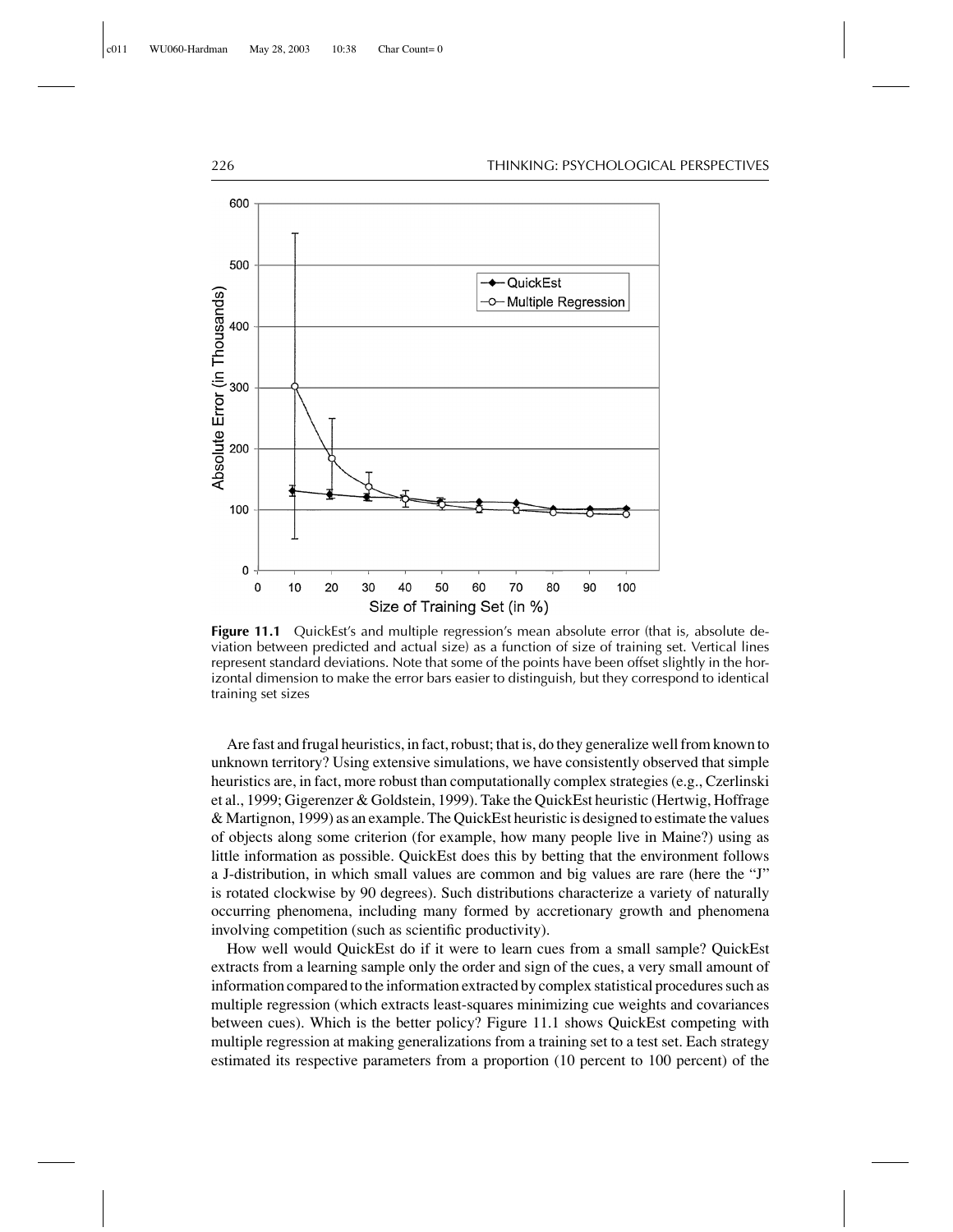

**Figure 11.2** QuickEst's and multiple regression's mean absolute error (that is, absolute deviation between predicted and actual size) as a function of size of training set and of the amount of knowledge of cue values (75 percent and 50 percent). Vertical lines represent standard deviations

real-world environment of German cities with more than 100 000 inhabitants and values on eight ecological cues to population size (for example, is the city located in the industrial belt?) and made predictions about the complement.

Although (or because) QuickEst considers, on average, only 2.3 cues per estimate (out of 8 available cues), thus using only 32 percent of the information exploited by multiple regression, it exceeded the performance of multiple regression when the strategies had only scarce knowledge (that is, knew a third or fewer of the cities). When half of all cities were known, QuickEst and multiple regression performed about equally well. When the strategies had complete knowledge (all cities are known), multiple regression outperformed QuickEst by a relatively small margin. In other words, in the likely context of little to medium knowledge, QuickEst either matched the performance of multiple regression or outperformed it. Only when all knowledge was available—a situation that is rather unlikely to arise in most real-world domains—did multiple regression outperform QuickEst (by a small margin).

QuickEst's surprising performance is even more pronounced in a more difficult situation. Figure 11.2 shows the results for a simulation in which one-fourth or half of the cue values were eliminated from the environment (German cities) before the training and test sets were created, thus adding noise to the known data. Adding additional noise to the available information amplified QuickEst's edge over multiple regression. When only half of the cue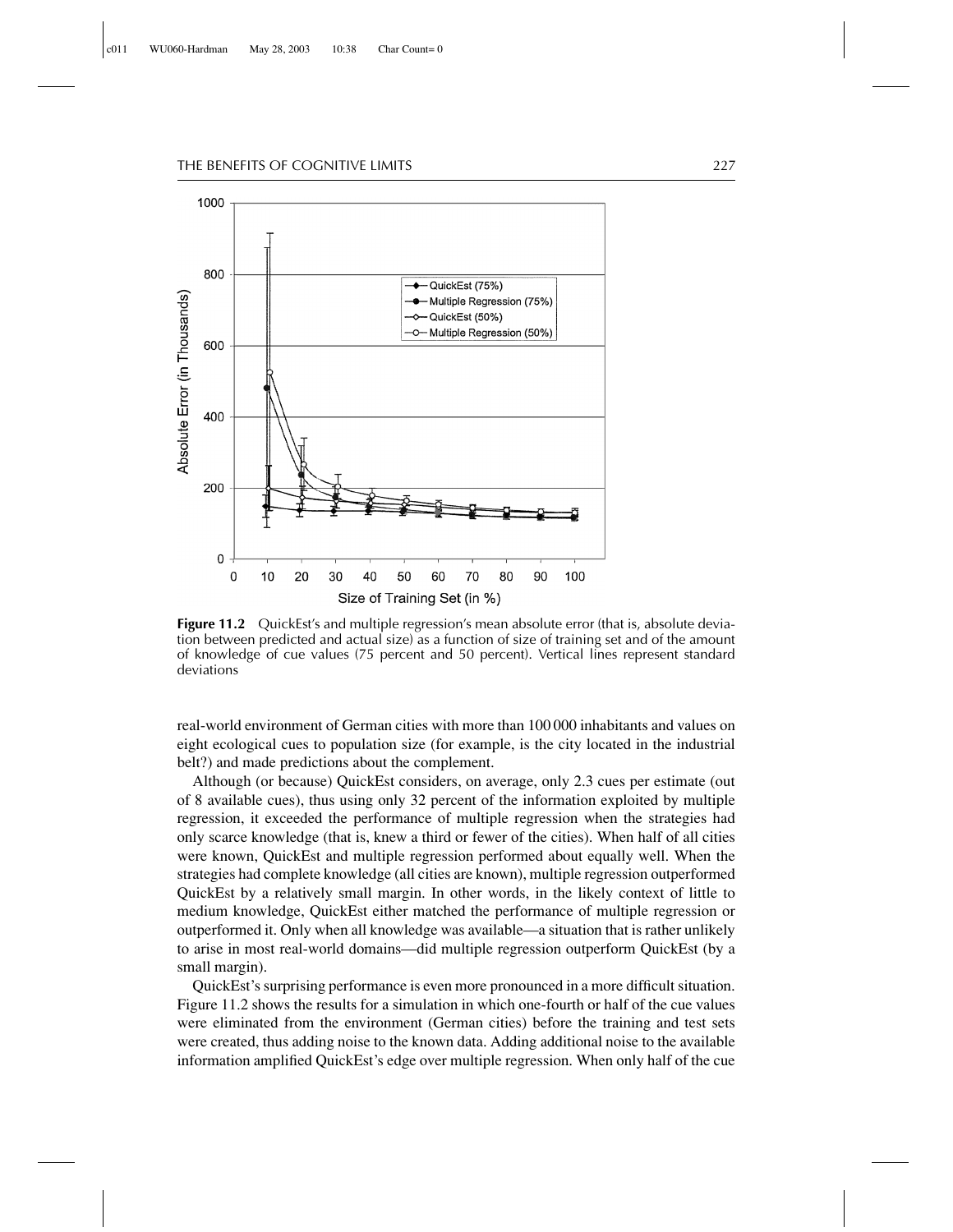values were known, QuickEst outperformed multiple regression throughout the training sets (except for the 100 percent training set), and again the advantage was particularly pronounced when the training sets were small.

The performance figures for QuickEst and for other fast and frugal strategies (e.g., Czerlinski et al., 1999; Gigerenzer & Goldstein, 1999) demonstrate that, on these data sets, simple heuristics are less prone to overfitting a known environment and are thus more robust when generalizing to new environments than are more complicated statistical procedures such as multiple regression.

To conclude, in combination with their speed, robustness under conditions of limited knowledge may have provided simple strategies with a selective advantage over more complicated strategies. Cognitive limitations could thus be the manifestation of the evolutionary success of simple strategies rather than their origin.

# **CONCLUSION**

In this chapter, we proposed a different view of the role of cognitive limitations. In this view, cognitive limitations (regarding knowledge and processing capacity) are not a nemesis—rather, they can enable important adaptive functions. Secondly, we demonstrated that decision-making strategies that take limitations into account need not be less accurate than strategies with little regard for those limitations. In opposition to the traditional view, according to which cognitive limitations dictate the use of simple heuristics, we finally proposed that some cognitive limitations may follow from the evolution of simple strategies.

There are different ways to think about and analyze the possible functions of cognitive limitations. One approach we did not pursue is to think about how a mind equipped with *boundless* capacities would function in the real world. Others, however, have taken this approach. Conducting a literary "*Gedanken Experiment*", the writer Jorge Luis Borges (1998) tells the story of Ireneo Funes, who, after a fall from a horse, found that his perception and memory had become essentially limitless. How did this man's perception of the world change as a function of his new abilities? Borges asserts that despite having an infinite memory, Funes is "not very good at thinking" (p. 137). Funes "was virtually incapable of general, platonic ideas . . . it irritated him that the 'dog' of three-fourteen in the afternoon, seen in profile, should be indicated by the same noun as the dog of three-fifteen, seen frontally" (p. 136). His mind consists of such perfect memory that no room exists for human creativity to link two dissimilar objects. In Borges' view, "to think is to ignore (or forget) differences, to generalize, to abstract" (p. 137), while Funes' memory is like a "garbage heap", (p. 135), which, whether he liked it or not, stored everything, the trivial and the important, indistinguishably.

Are these, in fact, the regrettable consequences of a perfect memory? Would we, as Borges suggests, become unable to function normally, because we were lost in a perpetual flux of unique instants of experience? Fortunately, we do not have to rely on our imagination (or on Borges' for that matter) to answer this question. There are real cases that approximate the *Gedanken Experiment* Borges engaged in; for instance, the wonderfully documented and fascinating case of S.V. Shereshevskii, a Russian memory-artist whose multisensory memory was studied over four decades by the neurologist A.L. Luria (1968/ 1987).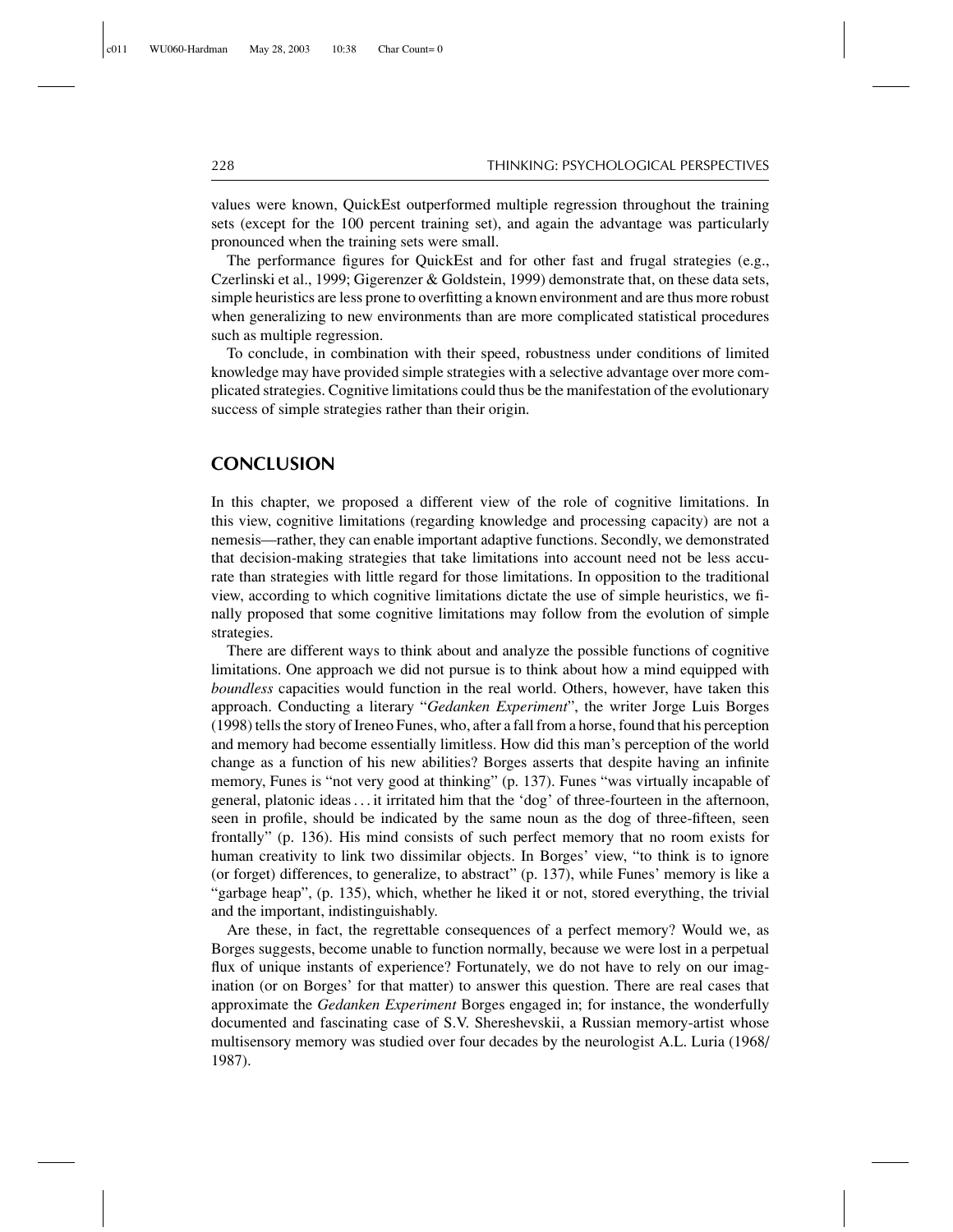Resonating with Borges' portrayal of Funes, Luria described the most significant cost of possessing a memory that had "no distinct limits" (p. 11) as the inability to generalize, summarize and use abstractions. Shereshevskii told Luria: "I can only understand what I can visualise" (p. 130). He "was unable to grasp an idea unless he could actually see it, and so he tried to visualize the idea of 'nothing', to find an image with which to depict 'infinity'. And he persisted in these agonizing attempts all his life, forever coping with a basically adolescent conflict that made it impossible for him to cross that 'accursed' threshold to a higher level of thought" (p. 133).

To have "more memories than all mankind since the world began" (Ireneo Funes in Borges, 1998, p. 135) may not be so desirable after all*.*

# **ACKNOWLEDGEMENTS**

We are grateful to Daniel Ames, Yaakov Kareev, Patricia Lindemann and Elke Weber for many helpful comments, and to the Deutsche Forschungsgemeinschaft for its financial support of the first author (Forschungstipendium He 2768/6-1).

# **REFERENCES**

- Alloy, L.B. & Tabachnik, N. (1984). Assessment of covariation by humans and animals: The joint influence of prior expectations and current situational information. *Psychological Review*, *91*, 112–149.
- Ayton, P. & Önkal, D. (1997). Forecasting football fixtures: Confidence and judged proportion correct. Unpublished paper.
- Baddeley, A. (2000). The episodic buffer: A new component of working memory? *Trends in Cognitive Sciences*, *4*, 417–423.
- Barsalou, L.W. (1992). *Cognitive Psychology: An Overview for Cognitive Scientists*. Hillsdale, NJ: Erlbaum.
- Berretty, P.M., Todd, P.M. & Martignon, L. (1999). Categorization by elimination: Using few cues to choose. In G. Gigerenzer, P.M. Todd & the ABC Research Group (eds), *Simple Heuristics That Make Us Smart* (pp. 235–254). New York: Oxford University Press.
- Borges, B., Goldstein, D.G., Ortmann, A. & Gigerenzer, G. (1999). Can ignorance beat the stock market? In G. Gigerenzer, P.M. Todd & ABC Research Group (eds), *Simple Heuristics That Make Us Smart* (pp. 59–72). New York: Oxford University Press.

Borges, J.L. (1998). *Collected Fictions*. New York: Penguin Books.

- Chandler, D. (1997). Napoleon and death. *Journal of the International Napoleonic Society*, *1* (*http://www.napoleonseries.org/ins/scholarship97/c death.html*).
- Chase, V.M., Hertwig, R. & Gigerenzer, G. (1998). Visions of rationality. *Trends in Cognitive Sciences*, *2*, 206–214.
- Cochran, B.P., McDonald, J.L., Parault, S.J. (1999). Too smart for their own good: The disadvantage of a superior processing capacity for adult language learners. *Journal of Memory and Language*, *41*, 30–58.
- Cosmides, L. & Tooby, J. (1987). From evolution to behavior: Evolutionary psychology as the missing link. In J. Dupré (ed.), *The Latest on the Best: Essays on Evolution and Optimization* (pp. 277–306). Cambridge, MA: MIT Press/Bradford Books.
- Cowan, N. (2001). The magical number 4 in short-term memory: A reconsideration of mental storage capacity. *Behavioral and Brain Science*, *24*, 87–185.
- Czerlinski, J., Gigerenzer, G. & Goldstein, D.G. (1999). How good are simple heuristics? In G. Gigerenzer, P.M. Todd & ABC Research Group (eds), *Simple Heuristics That Make Us Smart* (pp. 97–118). New York: Oxford University Press.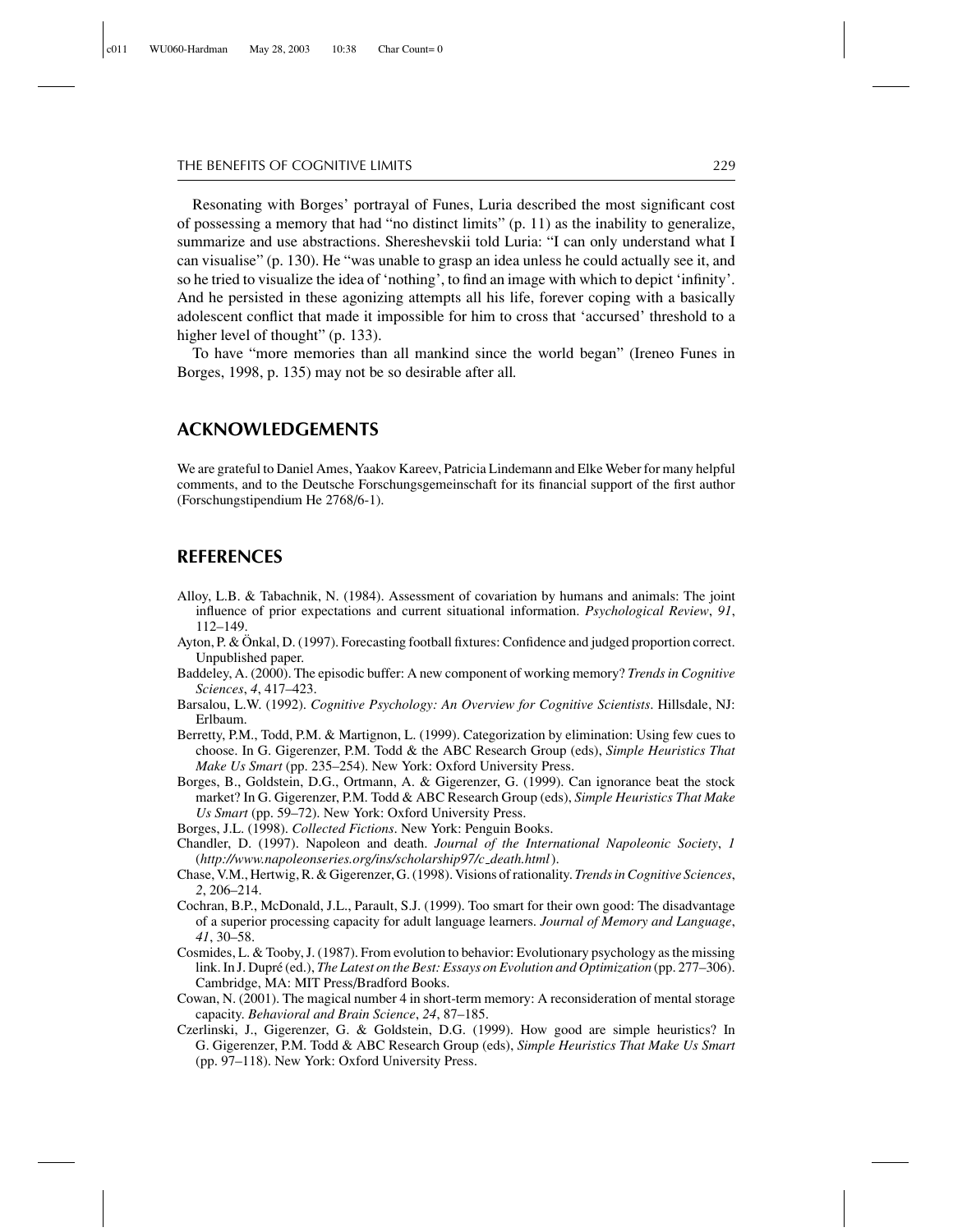- Dillon, A. (1996). Myths, misconceptions and an alternative perspective on information usage and the electronic medium. In J.F. Rouet, J.J. Levonen, A.P. Dillon, & R.J. Spiro (eds), *Hypertext and cognition* (pp. 25–42). Hillsdale, NJ: Erlbaum.
- Elman, J.L. (1993). Learning and development in neural networks: The importance of starting small. *Cognition*, *48*, 71–99.
- Elster, J. (1979). *Ulysses and the Sirens: Studies in Rationality and Irrationality*. Cambridge: Cambridge University Press.
- Ericsson, K.A. & Kintsch, W. (1995). Long-term working memory. *Psychological Review*, *102*, 211– 245.
- Feynman, R.P. (1999). *The Pleasure of Finding Things Out: The Best Short Works of Richard P. Feynman*. Cambridge, MA: Perseus.

Flavell, J.H. (1985). *Cognitive Development*. Englewood Cliffs, NJ: Prentice-Hall.

- Gigerenzer, G. (1991). How to make cognitive illusions disappear: Beyond "heuristics and biases". *European Review of Social Psychology*, *2*, 83–115.
- Gigerenzer, G. & Goldstein, D.G. (1996). Reasoning the fast and frugal way: Models of bounded rationality. Psychological Review, *103*, 650–669.
- Gigerenzer, G. & Goldstein, D.G. (1999). Betting on one good reason: The Take the Best heuristic. In G. Gigerenzer, P.M. Todd & ABC Research Group (eds), *Simple Heuristics That Make Us Smart* (pp. 37–58*).* New York: Oxford University Press.
- Gigerenzer, G. & Hoffrage, U. (1995). How to improve Bayesian reasoning without instruction: Frequency formats. Psychological Review, *102*, 684–704.
- Gigerenzer, G. & Todd, P.M. (1999). Fast and frugal heuristics: The adaptive toolbox. In
- Gigerenzer, G., Todd, P.M. & ABC Research Group (eds), *Simple Heuristics That Make Us Smart* (pp. 3–34). New York: Oxford University Press.
- Gigerenzer, G., Todd, P.M. & ABC Research Group (1999). *Simple Heuristics That Make Us Smart*. New York: Oxford University Press.
- Goldstein, D.G. & Gigerenzer, G. (1999). The recognition heuristic: How ignorance makes us smart. In G. Gigerenzer, P.M. Todd & ABC Research Group (eds), *Simple Heuristics That Make Us Smart* (pp. 37–58). New York: Oxford University Press.
- Goldstein, D.G. & Gigerenzer, G. (2002). Models of ecological rationality: The recognition heuristic. *Psychological Review*, *109*, 75–90.
- Hays, W.L. (1963). *Statistics for Psychologists*. New York: Holt, Rinehart & Winston.
- Hertwig, R. (2000). The questionable utility of "cognitive ability" in explaining cognitive illusions. *Behavioral and Brain Science*, *23*, 678–679.
- Hertwig, R. & Gigerenzer, G. (1999). The "conjunction fallacy" revisited: How intelligent inferences look like reasoning errors. *Journal of Behavioral Decision Making*, *12*, 275–305.
- Hertwig, R., Hoffrage, U. & Martignon, L. (1999). Quick estimation: Letting the environment do the work. In G. Gigerenzer, P.M. Todd & ABC Research Group (eds), *Simple Heuristics That Make Us Smart* (pp. 209–234). New York: Oxford University Press.
- Johnson-Laird, P.N. (1983). *Mental Models*. Cambridge: Cambridge University Press.
- Johnson-Laird, P.N., Legrenzi, P., Girotto, V., Legrenzi, M.S. & Caverni, J.-P. (1999). Na¨ıve probability: A mental model theory of extensional reasoning. *Psychological Review*, *106*, 62–88.
- Kahneman, D. & Tversky, A. (1982). On the study of statistical intuitions. *Cognition*, *11*, 123–141.
- Kahneman, D. & Tversky, A. (1996). On the reality of cognitive illusions: A reply to Gigerenzer's
	- critique. *Psychological Review*, *103*, 582–591.
- Kahneman, D., Slovic, P. & Tversky, A. (eds), (1982). *Judgment Under Uncertainty: Heuristics and Biases*. Cambridge: Cambridge University Press.
- Kareev, Y. (1995a). Through a narrow window—working memory capacity and the detection of covariation. *Cognition*, *56*, 263–269.
- Kareev, Y. (1995b). Positive bias in the perception of covariation. *Psychological Review*, *102*, 490– 502.
- Kareev, Y. (2000). Seven (indeed, plus or minus two) and the detection of correlations. *Psychological Review*, *107*, 397–402.
- Kareev, Y., Lieberman, I. & Lev, M. (1997). Through a narrow window: Sample size and the perception of correlation. *Journal of Experimental Psychology: General*, *126*, 278–287.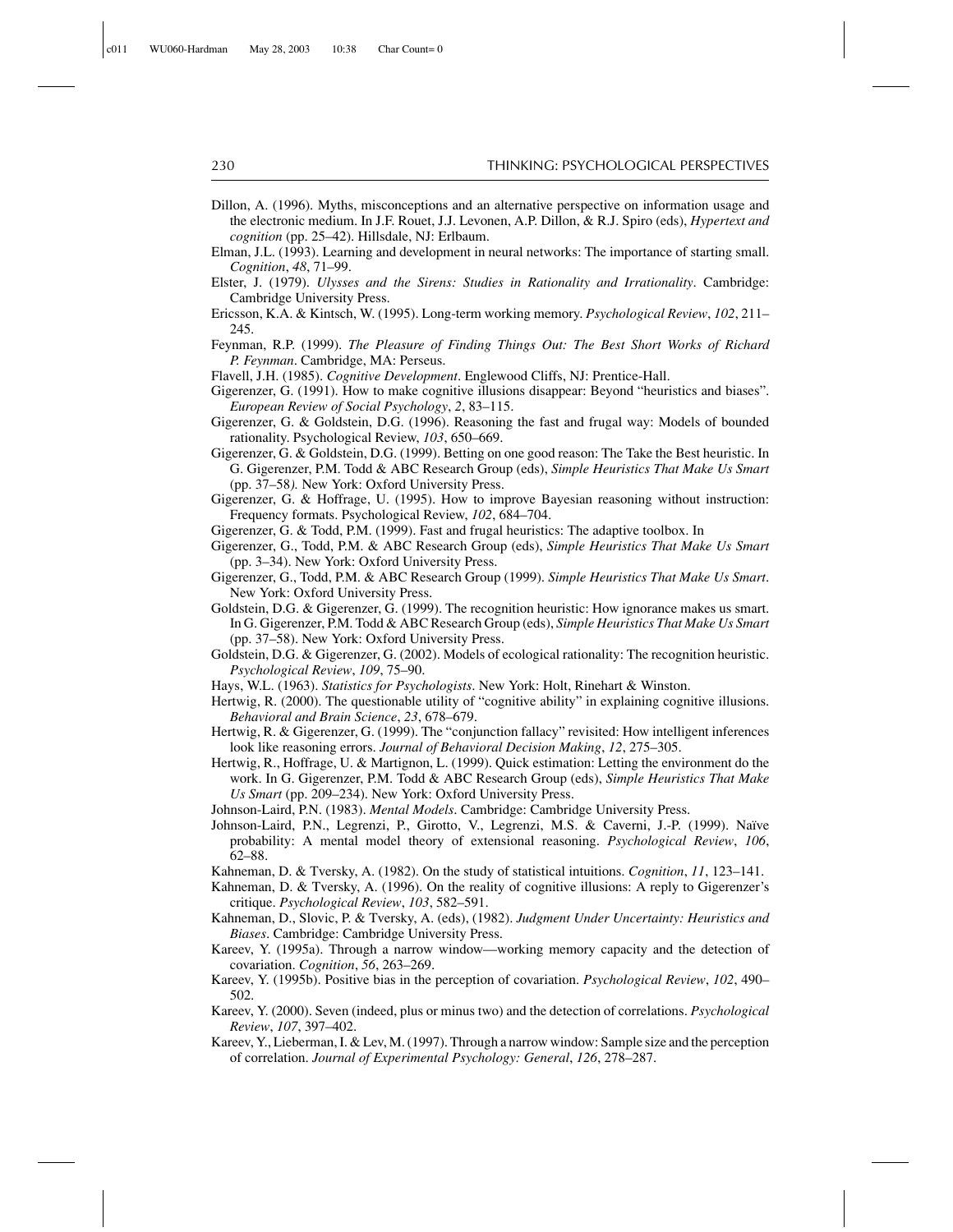- Kliegl, R., Smith, J., Heckhausen, J. & Baltes, P.B. (1987). Mnemonic training for the acquisition of skilled digit memory. *Cognition and Instruction*, *4*, 203–223.
- Luria, A.R. (1968/1987). *The Mind of a Mnemonist: A Little Book About a Vast Memory* (reprinted edn). Cambridge, MA: Harvard University Press.
- Martignon, L. & Hoffrage, U. (1999). Why does one-reason decision making work? A case study in ecological rationality. In G. Gigerenzer, P.M. Todd & the ABC Research Group (eds), *Simple Heuristics That Make Us Smart* (pp. 119–140). New York: Oxford University Press.
- Mellers, B, Hertwig, R. & Kahneman, D. (2001). Do frequency representations eliminate conjunction effects? An exercise in adversarial collaboration. *Psychological Science*, *12*, 269–275.
- Miller, G.A. (1956). The magical number seven plus or minus two: Some limits on our capacity for processing information. *Psychological Review*, *63*, 81–97.
- Newport, E.L. (1990). Maturational constraints on language learning. *Cognitive Science*, *14*, 11–28.
- Payne, J.W., Bettman, J.R. & Johnson, E.J. (1993). *The Adaptive Decision Maker*. New York: Cambridge University Press.
- Pearl, J. (1988). *Probabilistic Reasoning in Intelligent Systems: Networks of Plausible Inference*. San Francisco, CA: Morgan Kaufmann.
- Sacks, O. (1995). *An Anthropologist on Mars*. New York: Vintage Books.
- Shiffrin, R.M. (1988). Attention. In R.C. Atkinson, R.J. Herrnstein, G. Lindzey & R.D. Luce (eds), *Stevens' Handbook of Experimental Psychology*. Vol. 2. *Learning and Cognition* (pp. 739–811). New York: Wiley.
- Slovic, P., Fischhoff, B. & Lichtenstein, S. (1976). Cognitive processes and societal risk taking. In J.S. Carrol & J.W. Payne (eds), *Cognition and Social Behavior* (pp. 165–184). Hillsdale, NJ: Erlbaum. Thaler, R. (1991). *Quasi Rational Economics*. New York: Russell Sage Foundation.
- Todd, P.M. (2001). Fast and frugal heuristics for environmentally bounded minds. In G. Gigerenzer & R. Selten (eds), *Bounded Rationality: The Adaptive Toolbox* (*Dahlem Workshop Report*) (pp. 51– 70). Cambridge, MA: MIT Press.
- Tolstoy, L. (1982/1869). *War and Peace*. London: Penguin.
- Tversky, A. & Kahneman, D. (1974). Judgment under uncertainty: Heuristics and biases. *Science*, *185*, 1124–1131.